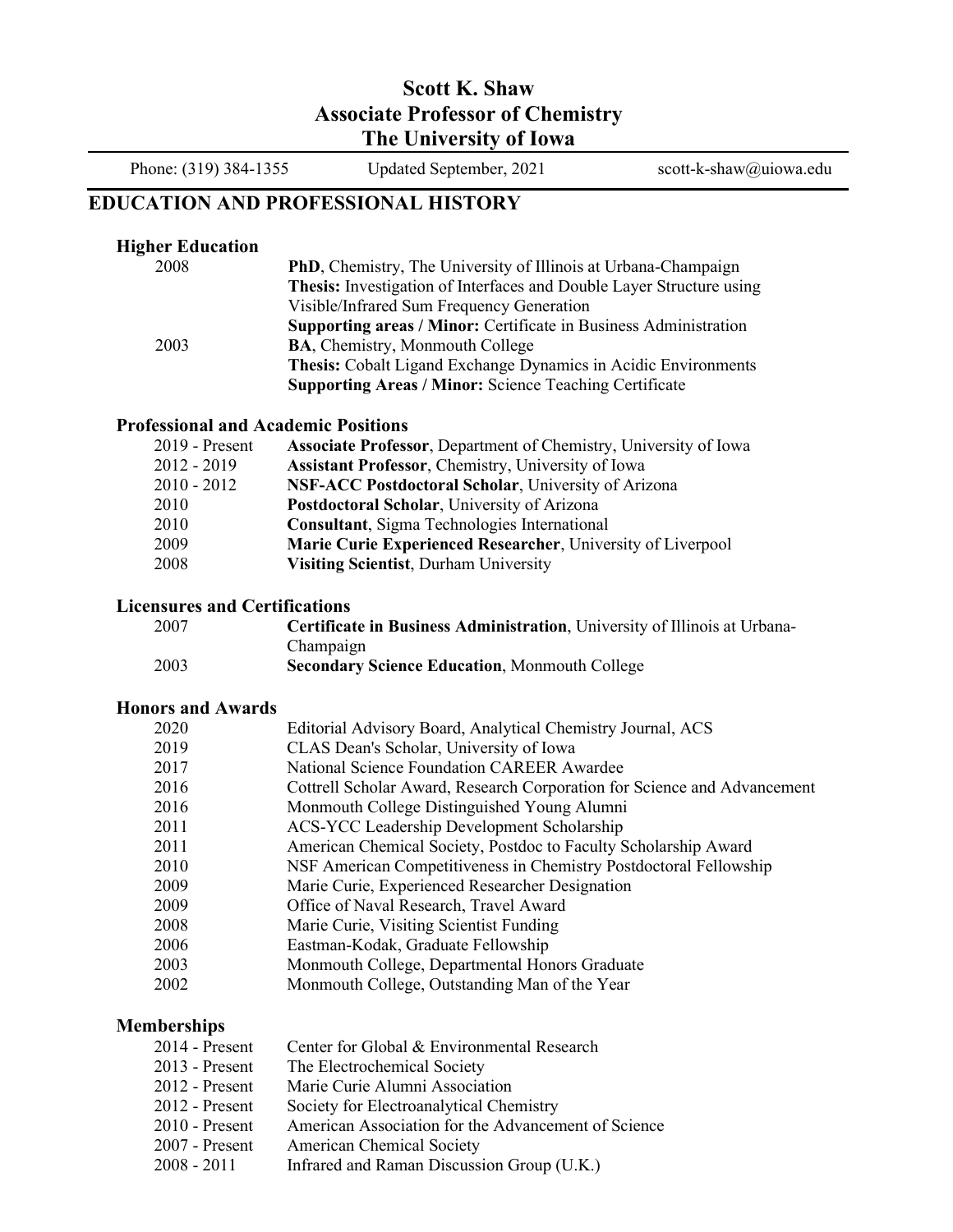Research Interests:

- Batteries
- Chemistry
- Electrochemistry
- Energy

# **TEACHING**

## • Environment

- Interfaces
- Materials
- Microscopy
- 
- Self-assembly
- Spectroscopy
- Surfaces
- Thin-Films

## **Courses Taught at the University of Iowa**

| <b>Terms</b>            | Title                                                                   | <b>Enrollment</b><br>Range |
|-------------------------|-------------------------------------------------------------------------|----------------------------|
| Fall 2019               | <b>Fundamentals of Chemical Measurements</b><br>(Quantitative Analysis) | 32                         |
| Spring 2012-2021        | Analytical Measurements (Instrumental Analysis)                         | $12 - 35$                  |
| Spring 2016, 2018, 2021 | <b>Analytical Chemistry Seminar</b>                                     | $10 - 20$                  |
| Fall 2012 - present     | Undergraduate Research                                                  | $4 - 8$                    |
| Fall 2016, 2018         | <b>Graduate Analytical Spectroscopy</b>                                 | $15 - 28$                  |
| Fall 2012-2015          | <b>Advanced Analytical Chemistry</b>                                    | $6-20$                     |

## **Innovations in Teaching** (Other Teaching Contributions)

## *Innovations in Teaching*

| $2019 -$ Present | CHEM:3430 laboratory course videos for new instruments, methods, and safety<br>considerations (updates since created in 2016). Funded by the Dept of |
|------------------|------------------------------------------------------------------------------------------------------------------------------------------------------|
|                  | Chemistry Carver Grant.                                                                                                                              |
|                  | Introducing student video presentation laboratory reports in Analytical                                                                              |
| $2019 -$ Present | Measurements, CHEM:3430, utilizing campus one-button studios. Sharpening<br>students' oral presentation skills                                       |
| $2017 - 2019$    | Creation of Laboratory Practical Evaluations in Analytical Measurements,<br>CHEM:3430 (Instrumental Analysis)                                        |
| $2016 - 2018$    | Laboratory introduction videos for Analytical Measurements, CHEM:3430<br>(Instrumental Analysis)                                                     |
| $2014 - 2016$    | Data analysis videos in Analytical Measurements, CHEM:3430 (Instrumental<br>Analysis)                                                                |
| $2014 - 2016$    | Digital content development for Analytical Measurements, CHEM:3430<br>(Instrumental Analysis)                                                        |

## **Student Mentoring**

*Ph.D. Advisor, Chair*

| $2019$ - Present | Stumme, Nathan; In Process                                                           |
|------------------|--------------------------------------------------------------------------------------|
| $2018$ - Present | Lasar, Colleen; In Process                                                           |
| 2018 - Present   | Ordikhani Seyedlar, Ramin; In Process                                                |
| $2017$ - Present | DeYoung, Jessica; In Process *Currently a DOE-SCGSR graduate<br>fellow at PNNL-EMSL* |
| $2016$ - Present | Horvath, Andrew; In Process                                                          |
| $2015 - 2020$    | Hailu, Amanuel; Completed (Hologic)                                                  |
| $2015 - 2020$    | Wrona, Jaclyn; Completed (Exxon Mobil)                                               |
| $2013 - 2018$    | Grant, Jacob; Completed (Perkin Elmer)                                               |
| $2012 - 2018$    | Anaredy, Radhika; Completed (Cambrex)                                                |
| $2012 - 2017$    | Lucio, Anthony; Completed (Leicester Univ., U.K.)                                    |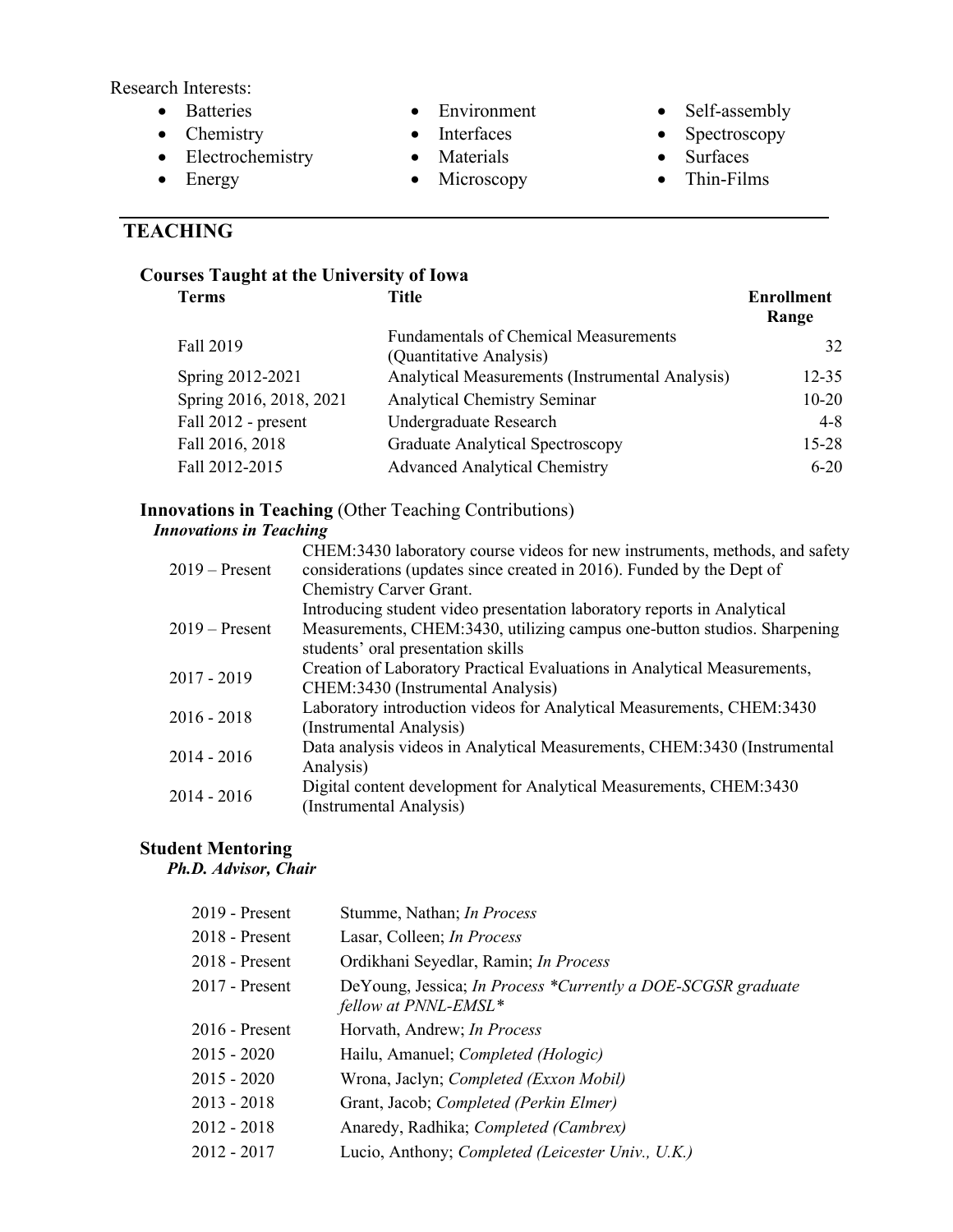| 2012 - 2017                              | Nania, Samantha; Completed (Perkin Elmer)                              |  |  |
|------------------------------------------|------------------------------------------------------------------------|--|--|
| Ph.D. Advisor, Co-Chair                  |                                                                        |  |  |
| 2018 - Present                           | Harmon, Whitney; In Process with Prof. C. Cheatum                      |  |  |
| $2015 - 2020$                            | Luna, Javier; Completed with Prof. S. Daly (Ulowa)                     |  |  |
| M.S. Advisor, Chair<br>2017 - 2021       | Pitawela, Niroodha; Completed (Univ. Cincinnati)                       |  |  |
| <b>Cognate Advisor</b>                   |                                                                        |  |  |
| 2019                                     | Van Wyk, Andrea (in process with Prof. Renee Cole)                     |  |  |
| 2019                                     | Mena Fernandez, Silvia (Ph.D. at Universitat Autonoma de<br>Barcelona) |  |  |
| 2016                                     | Emberger, Jamie (M.S. with Prof. Renee Cole)                           |  |  |
| <b>Postdoctoral Research Supervision</b> |                                                                        |  |  |
| $2014 - 2015$                            | Wang, Zhengia; (NC State)                                              |  |  |
| <b>Undergraduate Research Students</b>   |                                                                        |  |  |
| 2021 - Present                           | Lauren Andrews                                                         |  |  |
| 2021 - Present                           | Hanna Bissen                                                           |  |  |
| $2021$ - Present                         | <b>Bricey Gorman</b>                                                   |  |  |
| 2021 - Present                           | Alex Julius                                                            |  |  |
| 2021 - Present                           | Jack Tupper                                                            |  |  |
| 2021 - Present                           | Lizzie Van Es                                                          |  |  |
| 2018 - Present                           | Evangeline Holyoake                                                    |  |  |
| $2018 - 2021$                            | Michelle Cousineau                                                     |  |  |
| $2019 - 2020$                            | Marie Ohlinger                                                         |  |  |
| $2019 - 2020$                            | Nicholas Schany                                                        |  |  |
| 2019 - 2020                              | Autumn Van der Brink                                                   |  |  |
| $2017 - 2020$                            | Gudenkauf, Kinsey                                                      |  |  |
| 2019 (summer)                            | Duffy, Darby                                                           |  |  |
| $2018 - 2019$                            | Fadness, Erick                                                         |  |  |
| $2018 - 2019$                            | Norton, Camryn                                                         |  |  |
| 2017 - 2018                              | Ainsworth, Sam                                                         |  |  |
| $2015 - 2018$                            | Specht, Robert;                                                        |  |  |
| $2017 - 2018$                            | Atienza, Catia                                                         |  |  |
| $2017 - 2018$                            | VanZante, Morgan                                                       |  |  |
| $2017 - 2018$                            | Walker, Nikki                                                          |  |  |
| $2015 - 2017$                            | Muckenhirn, Logan                                                      |  |  |
| $2015 - 2016$                            | Woodard, Megan                                                         |  |  |
| $2015 - 2016$                            | Eller, Parker                                                          |  |  |
| $2015 - 2016$                            | Hoefer, Talon                                                          |  |  |
| $2015 - 2016$                            | Mortenson, Katelyn                                                     |  |  |
| 2013 - 2016                              | Donovan, David                                                         |  |  |
| $2013 - 2016$                            | Roach, Lucas                                                           |  |  |
| $2013 - 2015$                            | Werner, Stephanie                                                      |  |  |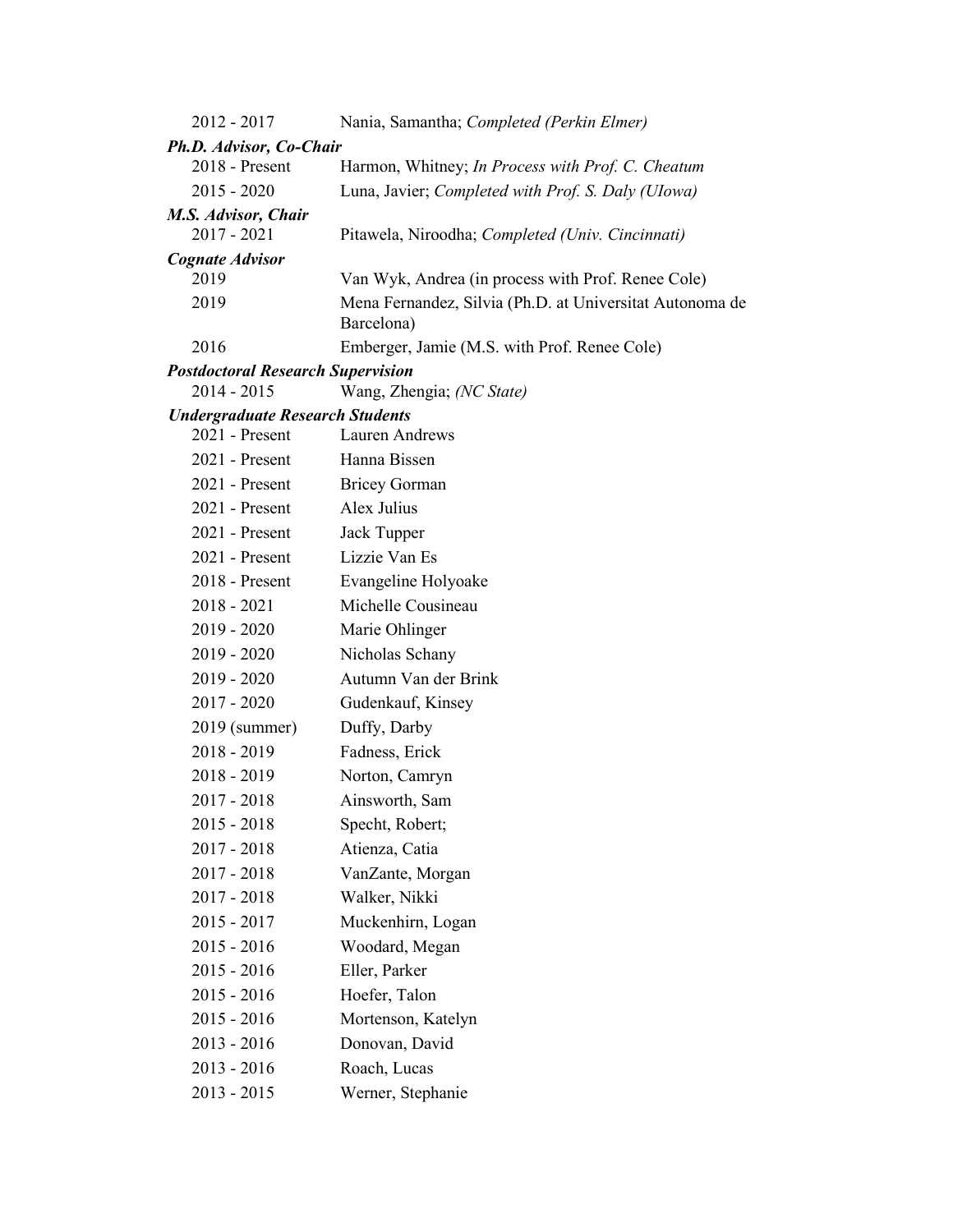| 2013 - 2014 | Bell, Jay    |
|-------------|--------------|
| 2012 - 2013 | Wills, Emily |

## *Comprehensive Exam Committee Chair*

| 2021 | Stumme, Nathan                            |
|------|-------------------------------------------|
| 2020 | Lasar, Colleen                            |
| 2020 | Ordikhani, Ramin                          |
| 2020 | Harmon, Whitney (co-chair, Prof. Cheatum) |
| 2019 | DeYoung, Jessica                          |
| 2019 | Pitawela, Niroodha                        |
| 2017 | Hailu, Amanuel                            |
| 2017 | Luna, Javier (co-chair, Prof. Daly)       |
| 2017 | Wrona, Jaclyn                             |
| 2015 | Grant, Jacob                              |
| 2014 | Anaredy, Radhika                          |
| 2014 | Lucio, Anthony                            |
| 2014 | Nania, Samantha                           |
|      |                                           |

## *Dept of Chemistry Graduate Advisory Committee Memberships*

| Academic year  | 2021-22 | 2020-21 | 2019-20 | 2018-19 |
|----------------|---------|---------|---------|---------|
| Number of GACs | ن ک     |         |         |         |

## *Comprehensive Exam Committees*

| 2021 | Sweet, Amelia        |
|------|----------------------|
| 2021 | Fuhrman, Ethan       |
| 2021 | Van Wyk, Andrea      |
| 2021 | Butzlaff, Ashley     |
| 2020 | Li, Changan          |
| 2020 | Petras, Hayley       |
| 2020 | Dang, Hoang          |
| 2020 | Coduto, Josh         |
| 2020 | Moorman, Katie       |
| 2020 | Augustine, Logan     |
| 2020 | Howell, Lucas        |
| 2020 | Jensen, Madeline     |
| 2020 | Ranasinghe, Nimesh   |
| 2020 | Li, Zuoheng          |
| 2019 | Culpepper, Johnathan |
| 2019 | Schroeder, Evan      |
| 2019 | Forsythe, Grant      |
| 2019 | Haas, Christian      |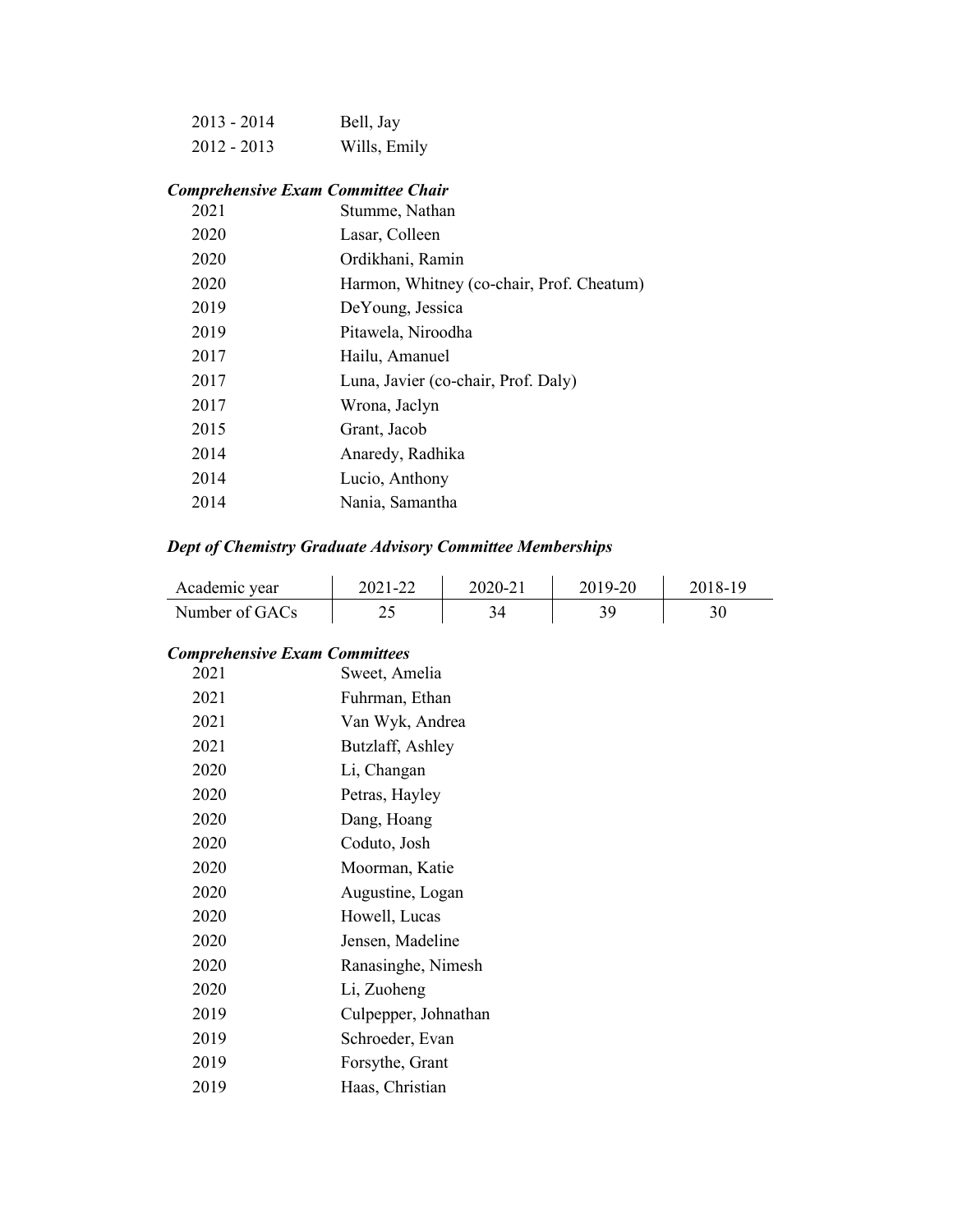| 2019 | Jubinsky, Matthew    |  |  |
|------|----------------------|--|--|
| 2019 | Lambach, Lauren      |  |  |
| 2019 | Li, Changan          |  |  |
| 2019 | Mihm, Tina           |  |  |
| 2019 | Tun, Soe             |  |  |
| 2018 | Don, Amith           |  |  |
| 2018 | Forsythe, Grant      |  |  |
| 2018 | Knutson, Chris       |  |  |
| 2018 | Parker, Gavin        |  |  |
| 2018 | Robben, Kevin        |  |  |
| 2018 | Terrel, John         |  |  |
| 2017 | Brown, Ian           |  |  |
| 2017 | Islam, Robuil        |  |  |
| 2017 | Kloepfer, Nicole     |  |  |
| 2017 | Lee, Hansol          |  |  |
| 2017 | Mauger-Sonnek, Katie |  |  |
| 2017 | Nada, Majid          |  |  |
| 2017 | Spielvogel, Kyle     |  |  |
| 2016 | Black, Nate          |  |  |
| 2016 | Emberger, Jamie      |  |  |
| 2016 | Wu, Fei              |  |  |
| 2015 | Ray, Kamal           |  |  |
| 2015 | Blake, Anastasia     |  |  |
| 2015 | Carter, Justin       |  |  |
| 2015 | Donahue, Courtney    |  |  |
| 2015 | Gronenboom, John     |  |  |
| 2015 | Trueblood, Jon       |  |  |
| 2014 | Eitrheim, Eric       |  |  |
| 2014 | Ghosh, Ananda        |  |  |
| 2014 | Majewski, David      |  |  |
| 2014 | Parin, Shah          |  |  |
| 2014 | Xu, Changhui         |  |  |
| 2013 | Corum, Katharine     |  |  |
| 2013 | Gundameedi, Madhuri  |  |  |
| 2013 | Morris, Angie        |  |  |
| 2013 | Morris, Holly        |  |  |
| 2013 | Mrugacz, Emily       |  |  |

#### *Dissertation Committee Member*

| 2021 | Hapurachchige, Waruni Dona |
|------|----------------------------|
| 2021 | Lee, Hansol                |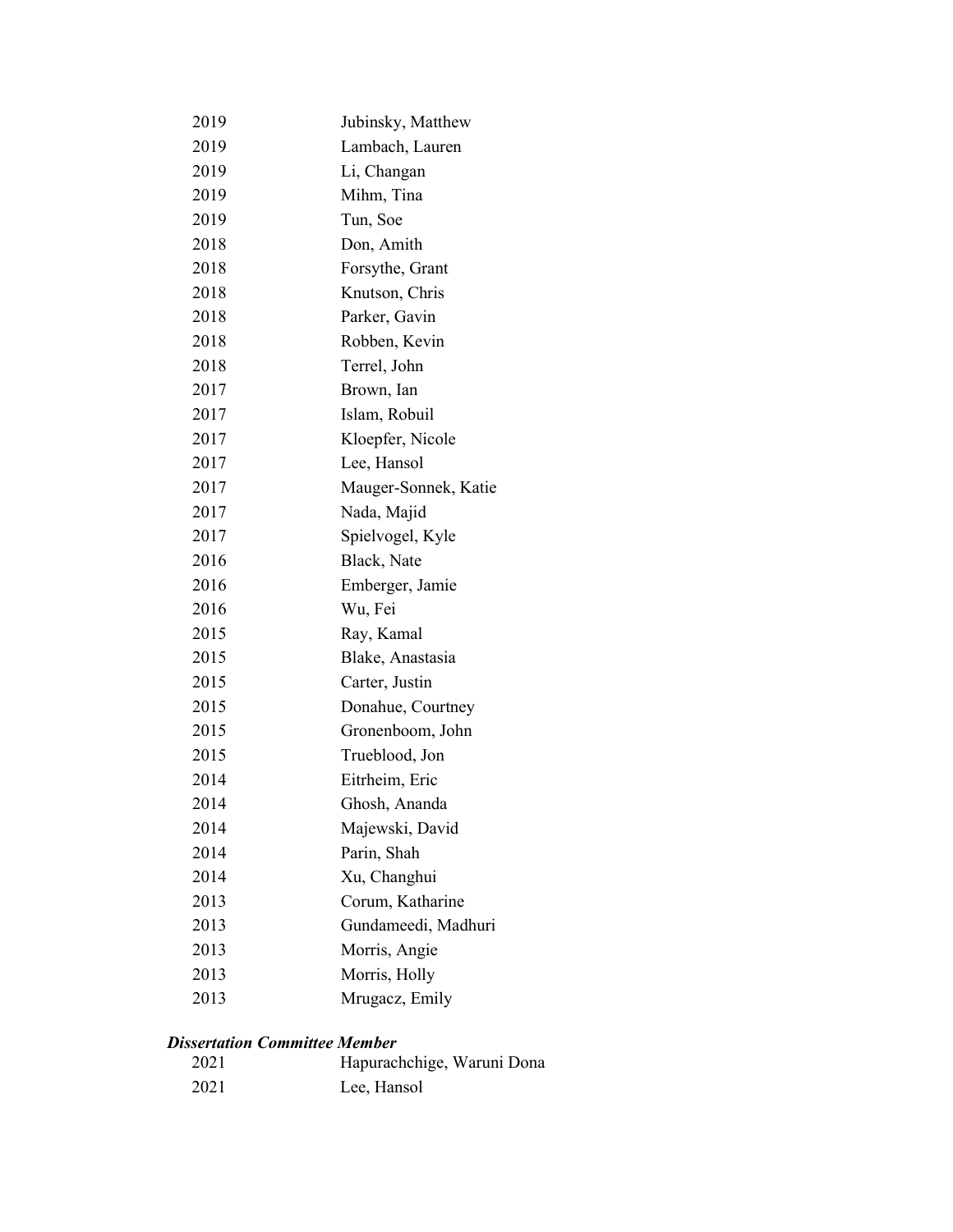| 2021 | Spielvogel, Kyle           |
|------|----------------------------|
| 2021 | Don Amith, Weththasinghage |
| 2021 | Fetrow, Taylor             |
| 2021 | Webb, Danielle             |
| 2020 | Fernandez, Silvia Mena     |
| 2020 | Brown, Ian                 |
| 2020 | Samanta, Avik              |
| 2019 | Thiher, Nicole             |
| 2019 | Hasan, Nazmul              |
| 2019 | Black, Nathan              |
| 2019 | Wu, Fei                    |
| 2019 | Kanti-Ray, Kamal           |
| 2019 | Nada, Majid                |
| 2018 | Blake, Anastasia           |
| 2018 | Carter, Justin             |
| 2018 | Donahue, Courtney          |
| 2018 | Kwon, Deokhyeon            |
| 2017 | Eitrheim, Eric             |
| 2017 | Ghosh, Ananda              |
| 2016 | Morris, Holly              |
| 2015 | McConnell, Matthew         |
| 2015 | Verdugo, Edgard            |
|      |                            |

## **SCHOLARSHIP Peer Reviewed Publications**

- 1. Mena, Silvia; Ribas, Esteve; Richart, Clara; Gallardo, Iluminada; Faraudo, Jordi; Shaw, Scott K; Guirado, Gonzalo. Electrochemical tools to disclose the electrochemical reduction mechanism of CO2 in aprotic solvents and ionic liquids. Journal of Electroanalyical Chemistry, 895, 115411, 2021.
- 2. McKee, Austin; Samanta, Avik; Rassoolkhani, Alan; Koonce, Jonathan; Huang, Wuji; Shaw, Scott K; Gomes, Joseph; Ding, Hongtao; Hussaini, Syed Mubeen Jawahar. Effect of Silver Electrode Wetting State on Oxygen Reduction Electrochemistry. Chemical Communications, 2021.
- 3. Pitawela, Niroodha R; Shaw, Scott K. Imidazolium Triflate Ionic Liquids' Capacitance–Potential Relationships and Transport Properties Affected by Cation Chain Lengths. ACS Measurement Science Au. 2021
- 4. Samanta, Avik; Huang, Wuji; Bell, Martell; Shaw, Scott K; Charipar, Nicholas; Ding, Hongtao. Large-area surface wettability patterning of metal alloys via a maskless laser-assisted functionalization method. Applied Surface Science. 568, 150788, 2021.
- 5. Huang, Wuji; Samanta, Avik; Chen, Yong; Baek, Stephen; Shaw, Scott K; Ding, Hongtao. Machine learning model for understanding laser superhydrophobic surface functionalization. Journal of Manufacturing Process. 69, 491-502. 2021
- 6. Samanta, Avik; Huang, Wuji; Parveg, ASM Sazzad; Kotak, Parth; Auyeung, Raymond CY; Charipar, Nicholas A; Shaw, Scott K; Ratner, Albert; Lamuta, Caterina; Ding, Hongtao; Enabling Superhydrophobicity-Guided Superwicking in Metal Alloys via a Nanosecond Laser-Based Surface Treatment Method. ACS Applied Materials and Interfaces. 2021.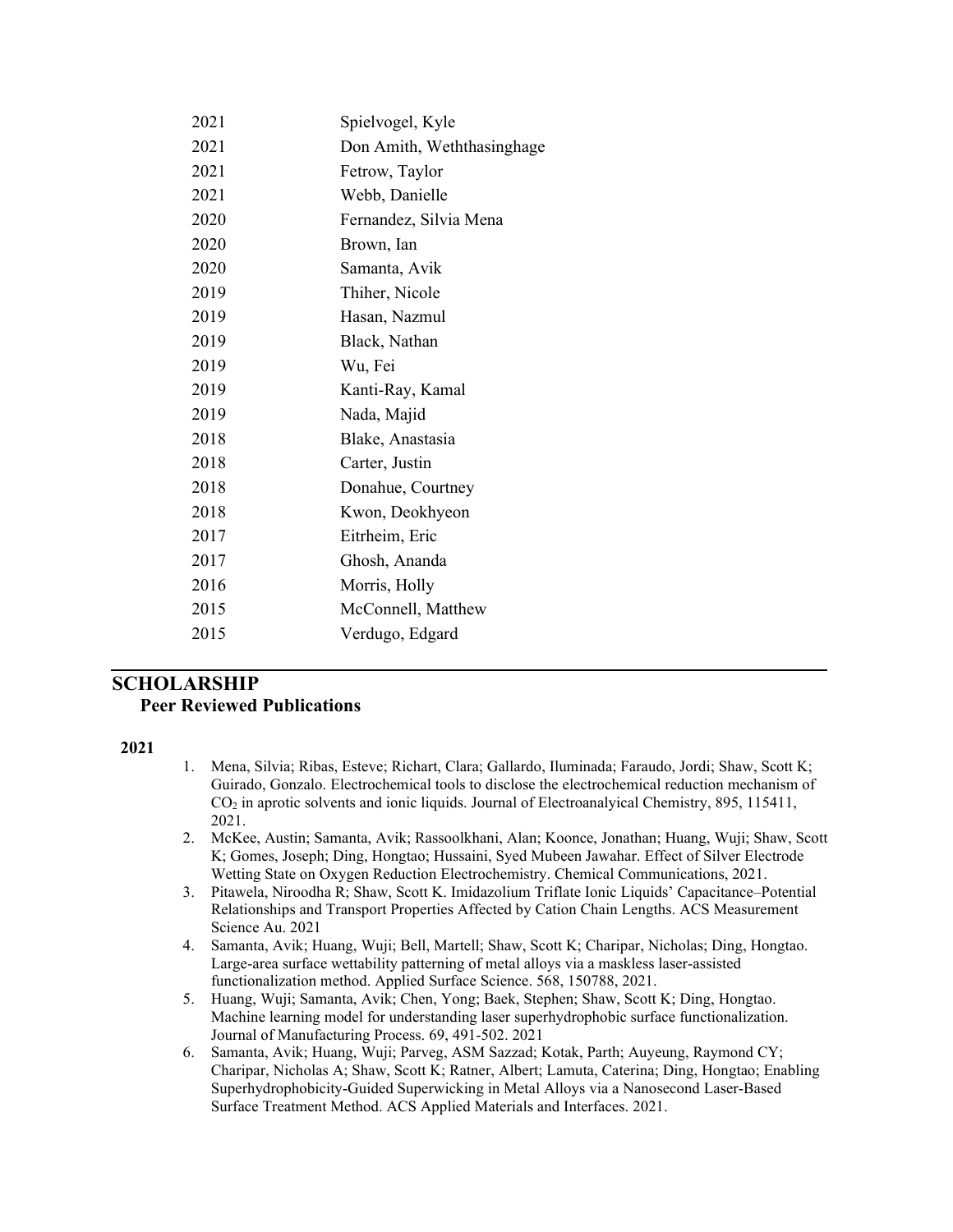- 7. Horvath, Andrew; Curry, Jaclyn; Haverhals, Luke M; Shaw, Scott K; Practical Online Monitoring of Ionic Liquid Fiber Welding Solvent. ACS Omega. 6, 34, 22367-22373.
- 8. Pitawela, N.; Shaw, S. K., Capacitive Hysteresis Effects in Ionic Liquids: 1-Ethyl-3 methylimidazolium Trifluoromethanesulfonate on Polycrystalline Gold Electrode. Journal of The Electrochemical Society 2021.
- 9. DeYoung, J.; Shaw, S. K., Evaluating Environmental Film Maturation through a Deliquescence– Efflorescence Model. ACS Earth and Space Chemistry 2021.

- 10. Wang, Q.; Samanta, A.; Shaw, S. K.; Hu, H.; Ding, H., Nanosecond laser-based high-throughput surface nanostructuring (nHSN). Applied Surface Science 2020, 507, 145136.
- 11. Wang, Q.; Samanta, A.; Hailu, A.; Shaw, S. K.; Ding, H., Fabrication of mechanically enhanced superhydrophobic surface using nanosecond laser-based high-throughput surface nanostructuring (nHSN). Procedia CIRP 2020, 87, 257-262.
- 12. Spielvogel, K. D.; Luna, J. A.; Loria, S. M.; Weisburn, L. P.; Stumme, N. C.; Ringenberg, M. R.; Durgaprasad, G.; Keith, J. M.; Shaw, S. K.; Daly, S. R., Influence of Multisite Metal–Ligand Cooperativity on the Redox Activity of Noninnocent N2S2 Ligands. Inorganic Chemistry 2020, 59 (15), 10845-10853.
- 13. Samanta, A.; Wang, Q.; Singh, G.; Shaw, S. K.; Toor, F.; Ratner, A.; Ding, H., Nanosecond pulsed laser processing turns engineering metal alloys antireflective and superwicking. Journal of Manufacturing Processes 2020, 54, 28-37.
- 14. Samanta, A.; Wang, Q.; Shaw, S. K.; Ding, H., Roles of chemistry modification for laser textured metal alloys to achieve extreme surface wetting behaviors. Materials & Design 2020, 108744.
- 15. Samanta, A.; Huang, W.; Chaudhry, H.; Wang, Q.; Shaw, S. K.; Ding, H., Design of chemical surface treatment for laser-textured metal alloys to achieve extreme wetting behavior. ACS applied materials & interfaces 2020, 12 (15), 18032-18045.
- 16. Petersen, R. J.; Rozeboom, B. J.; Oburn, S. M.; Blythe, N. J.; Rathje, T. L.; Luna, J. A.; Kibby, S. K.; O'Brien, E. A.; Rohr, K. G.; Carpenter, J. R., Cambiarenes: Single‐Step Synthesis and Selective Zwitterion Binding of a Clip‐Shaped Macrocycle with a Redox‐Active Core. Chemistry– A European Journal 2020, 26 (9), 1928-1930.
- 17. Hailu, A.; Tamijani, A. A.; Mason, S. E.; Shaw, S. K., Efficient Conversion of CO2 to Formate Using Inexpensive and Easily Prepared Post-Transition Metal Alloy Catalysts. Energy & Fuels 2020, 34 (3), 3467-3476.
- 18. Hailu, A.; Shaw, S. K., Implications of Surface Strain for Enhanced Carbon Dioxide Reduction on Copper-Silver Alloys. Journal of The Electrochemical Society 2020, 167 (12), 126509.
- 19. Durgaprasad, G.; Luna, J. A.; Spielvogel, K. D.; Haas, C.; Shaw, S. K.; Daly, S. R., Ru (II) Complexes with a Chemical and Redox-Active S2N2 Ligand: Structures, Electrochemistry, and Metal-Ligand Cooperativity (vol 36, pg 4020, 2017). ORGANOMETALLICS 2020, 39 (24), 4754- 4754.

- 20. Wang, Q.; Samanta, A.; Toor, F.; Shaw, S.; Ding, H., Colorizing Ti-6Al-4V surface via highthroughput laser surface nanostructuring. Journal of Manufacturing Processes 2019, 43, 70-75.
- 21. Spielvogel, K. D.; Coughlin, E. J.; Petras, H.; Luna, J. A.; Benson, A.; Donahue, C. M.; Kibasa, A.; Lee, K.; Salacinski, R.; Bart, S. C., The Influence of Redox-Innocent Donor Groups in Tetradentate Ligands Derived from o-Phenylenediamine: Electronic Structure Investigations with Nickel. Inorganic chemistry 2019, 58 (19), 12756-12774.
- 22. Samanta, A.; Wang, Q.; Singh, G.; Shaw, S. K.; Toor, F.; Ratner, A.; Ding, H., Nanosecond pulsed laser processing turns engineering metal alloys antireflective and superwicking. Procedia Manufacturing 2019, 34, 260-268.
- 23. Samanta, A.; Wang, Q.; Shaw, S. K.; Ding, H., Nanostructuring of laser textured surface to achieve superhydrophobicity on engineering metal surface. Journal of Laser Applications 2019, 31 (2), 022515.
- 24. Hu, G.; Anaredy, R. S.; Alamri, M.; Liu, Q.; Pandey, G. P.; Ma, C.; Liu, M.; Shaw, S. K.; Li, J.; Wu, J. Z., Probing the relationship of cations-graphene interaction strength with selforganization behaviors of the anions at the interface between graphene and ionic liquids. Applied Surface Science 2019, 479, 576-581.
- 25. Grant, J. S.; Zhu, Z.; Anderton, C. R.; Shaw, S. K., Physical and chemical morphology of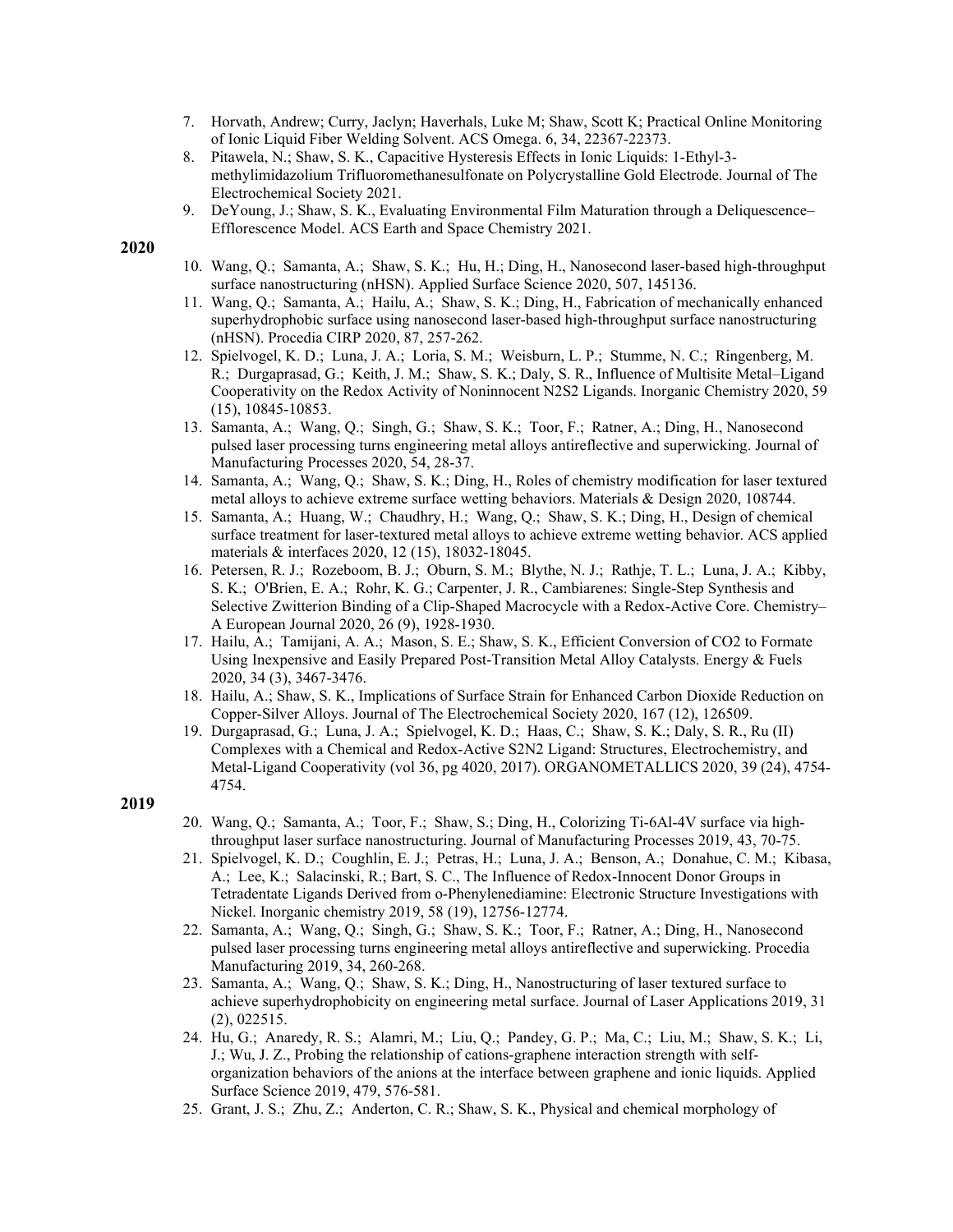passively sampled environmental films. ACS Earth and Space Chemistry 2019, 3 (2), 305-313.

- 26. Grant, J. S.; Richards, P. M.; Anderton, C. R.; Zhu, Z.; Mattes, T. E.; Shaw, S. K., Passively Sampled Environmental Films Show Geographic Variability and Host a Variety of Microorganisms. ACS Earth and Space Chemistry 2019, 3 (12), 2726-2735.
- 27. Curry, J. N.; Shaw, S. K., Thermotropic Phase Transitions in Butyltrimethylammonium Bis (trifluoromethylsulfonyl) imide Ionic Liquids are Dependent on Heat Flux. The Journal of Physical Chemistry B 2019, 123 (22), 4757-4765.
- 28. Anaredy, R. S.; Shaw, S. K., Directing Long-Range Molecular Ordering in Ionic Liquid Films: A Tale of Two Interfaces. The Journal of Physical Chemistry C 2019, 123 (14), 8975-8982.

#### **2018**

- 29. Nania, S. L.; Wrona, J.; Shaw, S. K., Effects of Fluid Confinement and Temperature in Supported Acetophenone Films. The Journal of Physical Chemistry C 2018, 122 (43), 24652-24657.
- 30. Lucio, A. J.; Shaw, S. K.; Zhang, J.; Bond, A. M., Double-layer capacitance at ionic liquid– boron-doped diamond electrode interfaces studied by Fourier transformed alternating current voltammetry. The Journal of Physical Chemistry C 2018, 122 (22), 11777-11788.
- 31. Lucio, A. J.; Shaw, S. K., Effects and controls of capacitive hysteresis in ionic liquid electrochemical measurements. Analyst 2018, 143 (20), 4887-4900.
- 32. Lucio, A. J.; Shaw, S. K., Capacitive hysteresis at the 1-ethyl-3-methylimidazolium tris (pentafluoroethyl)-trifluorophosphate–polycrystalline gold interface. Analytical and bioanalytical chemistry 2018, 410 (19), 4575-4586.
- 33. Hailu, A.; Shaw, S. K., Efficient Electrocatalytic Reduction of Carbon Dioxide in 1-Ethyl-3 methylimidazolium Trifluoromethanesulfonate and Water Mixtures. Energy & fuels 2018, 32 (12), 12695-12702.
- 34. Hailu, A.; Horvath, A.; Shaw, S. K., Probing Electrochemical Ionic Liquid Interfaces. ECS transactions 2018, 86 (14), 125.
- 35. Anaredy, R. S.; Shaw, S. K., Developing distinct chemical environments in ionic liquid films. The Journal of Physical Chemistry C 2018, 122 (34), 19731-19737.

#### **2017**

- 36. Schmidt-McCormack, J. A.; Muniz, M. N.; Keuter, E. C.; Shaw, S. K.; Cole, R. S., Design and implementation of instructional videos for upper-division undergraduate laboratory courses. Chemistry Education Research and Practice 2017, 18 (4), 749-762.
- 37. Nania, S. L.; Shaw, S. K., Structural Changes in Acetophenone Fluid Films as a Function of Nanoscale Thickness. Langmuir 2017, 33 (7), 1623-1628.
- 38. Lucio, A. J.; Shaw, S. K.; Zhang, J.; Bond, A. M., Large-Amplitude Fourier-Transformed AC Voltammetric Study of the Capacitive Electrochemical Behavior of the 1-Butyl-3 methylimidazolium Tetrafluoroborate–Polycrystalline Gold Electrode Interface. The Journal of Physical Chemistry C 2017, 121 (22), 12136-12147.
- 39. Hu, G.; Pandey, G. P.; Liu, Q.; Anaredy, R. S.; Ma, C.; Liu, M.; Li, J.; Shaw, S. K.; Wu, J., Self-organization of ions at the interface between graphene and ionic liquid DEME-TFSI. ACS applied materials & interfaces 2017, 9 (40), 35437-35443.
- 40. Gummadi Durgaprasad, J. A. L., Kyle D. Spielvogel, Christian Haas, Scott K. Shaw, Scott R. Daly, Ru(II) Complexes with a Chemical and Redox-Active S2N2 Ligand: Structures, Electrochemistry, and Metal−Ligand Cooperativity. Organometallics 2017.
- 41. Grant, J. S.; Shaw, S. K., A model system to mimic environmentally active surface film roughness and hydrophobicity. Chemosphere 2017, 185, 772-779.

#### **Prior to 2017**

- 42. Anaredy, R. S.; Shaw, S. K., Long-range ordering of ionic liquid fluid films. Langmuir 2016, 32 (20), 5147-5154.
- 43. Anaredy, R. S.; Lucio, A. J.; Shaw, S. K., Adventitious water sorption in a hydrophilic and a hydrophobic ionic liquid: analysis and implications. ACS omega 2016, 1 (3), 407-416.
- 44. Wang, Z.; Nania, S. L.; Shaw, S. K., Structure of Aqueous Water Films on Textured− OH-Terminated Self-Assembled Monolayers. Langmuir 2015, 31 (8), 2382-2389.
- 45. Nania, S. L.; Shaw, S. K., Analysis of fluid film behaviour using dynamic wetting at a smooth and roughened surface. Analytical methods 2015, 7 (17), 7242-7248.
- 46. Lucio, A. J.; Shaw, S. K., Pyridine and pyridinium electrochemistry on polycrystalline gold electrodes and implications for CO2 reduction. The Journal of Physical Chemistry C 2015, 119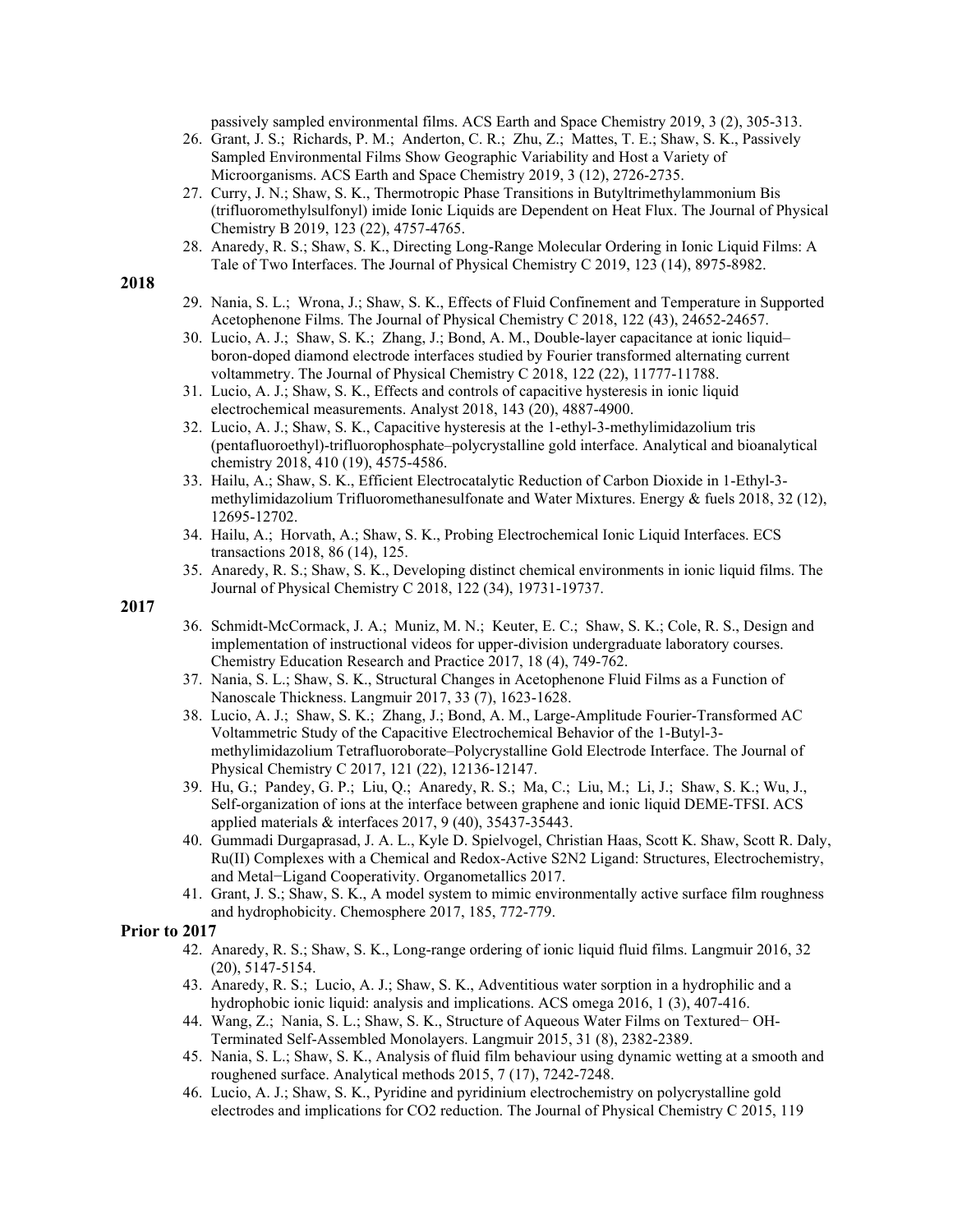(22), 12523-12530.

- 47. Anaredy, R. S.; Lucio, A. J.; Shaw, S. K., Ionic Liquid Structure in Thin Films. ECS transactions 2014, 64 (4), 135.
- 48. Shaw, S. K.; Berná, A.; Feliu, J. M.; Nichols, R. J.; Jacob, T.; Schiffrin, D. J., Role of axially coordinated surface sites for electrochemically controlled carbon monoxide adsorption on single crystal copper electrodes. Physical Chemistry Chemical Physics 2011, 13 (12), 5242-5251.
- 49. Shaw, S. K.; Lagutchev, A.; Dlott, D. D.; Gewirth, A. A., Electrochemically driven reorientation of three ionic states of p-aminobenzoic acid on Ag (111). The Journal of Physical Chemistry C 2009, 113 (6), 2417-2424.
- 50. Shaw, S. K.; Lagutchev, A.; Dlott, D. D.; Gewirth, A. A., Sum-frequency spectroscopy of molecular adsorbates on low-index Ag surfaces: Effects of azimuthal rotation. Analytical chemistry 2009, 81 (3), 1154-1161.
- 51. Shaw, S. K.; Gewirth, A. A., Potential dependence of the structure of water at the hydrophobic liquid interface. Journal of Electroanalytical Chemistry 2007, 609 (2), 94-98.
- 52. Schultz, Z. D.; Shaw, S. K.; Gewirth, A. A., Potential Dependent Organization of Water at the Electrified Metal− Liquid Interface. Journal of the American Chemical Society 2005, 127 (45), 15916-15922.

## **Publications in Progress**

- Wuji Huang, Ramin Ordikhani-Seyedlar, Avik Samanta, Scott K Shaw, Hongtao Ding. Surface functionalization quantification for laser-based superhydrophobic metal surfaces. *Under review at Applied Surface Science*
- Kyle Spielvogel, Nathan Stumme, ... Scott K Shaw, Scott Daly. Quantifying variations in metal-ligand cooperative binding strength with cyclic voltammetry and redox-active ligands. *Under review at Inorganic Chemistry*
- Jessica DeYoung, Scott K Shaw. Measurements of elements localized on biotic moieties in native environmental films. *Under review at ACS Environmental Au*
- Jessica DeYoung, Evangeline Holyoake, Scott K Shaw. What are the differences between two environmental films sampled one kilometer apart? *Under revision for ACS Earth and Space Chemistry*

### **Invited Lectures and Conference Presentations** *Colloquia and Invited Lectures*

#### **2021**

- 1. *Environmental Surface Films*. The University of Iowa, College of Engineering. Presenters/Authors: Shaw, Scott K., DeYoung, Jessica L.
- 2. *Ionic liquids, solvation, and catalysis,* The University of Delaware, Newark, Delaware. Presenters/Authors: Shaw, Scott K.; Daly, Scott R.; Horvath, Andrew; Hailu, Amanuel; Lasar, Colleen; Pitawela, Niroodha; Stumme, Nathan; Luna, Javier; Spielvogel, Kyle.
- 3. *Exploring chemical and physical properties of Environmental Surface Films,* The International Chemical Congress of Pacific Basin Societies, Pacifichem, 2021, Honolulu, Hawaii. Presenters/Authors: Scott K. Shaw, Jess L DeYoung, Evangeline Holyoake.

#### **2019**

4. *Measuring Molecules Near Surfaces*, The University of Illinois at Urbana Champaign, Urbana, Illinois, United States Presenters/Authors: Shaw, Scott K Student Presenters/Authors: Anaredy, Radhika S, Grant, Jacob S, Lucio, Anthony J, Nania, Samantha L, Wrona, Jacklyn, Horvath, Andrew, Hailu, Amanuel, Specht, Robert, Muckenhirn, Logan, Xu, Jianchao, Gudenkauf, Kinsey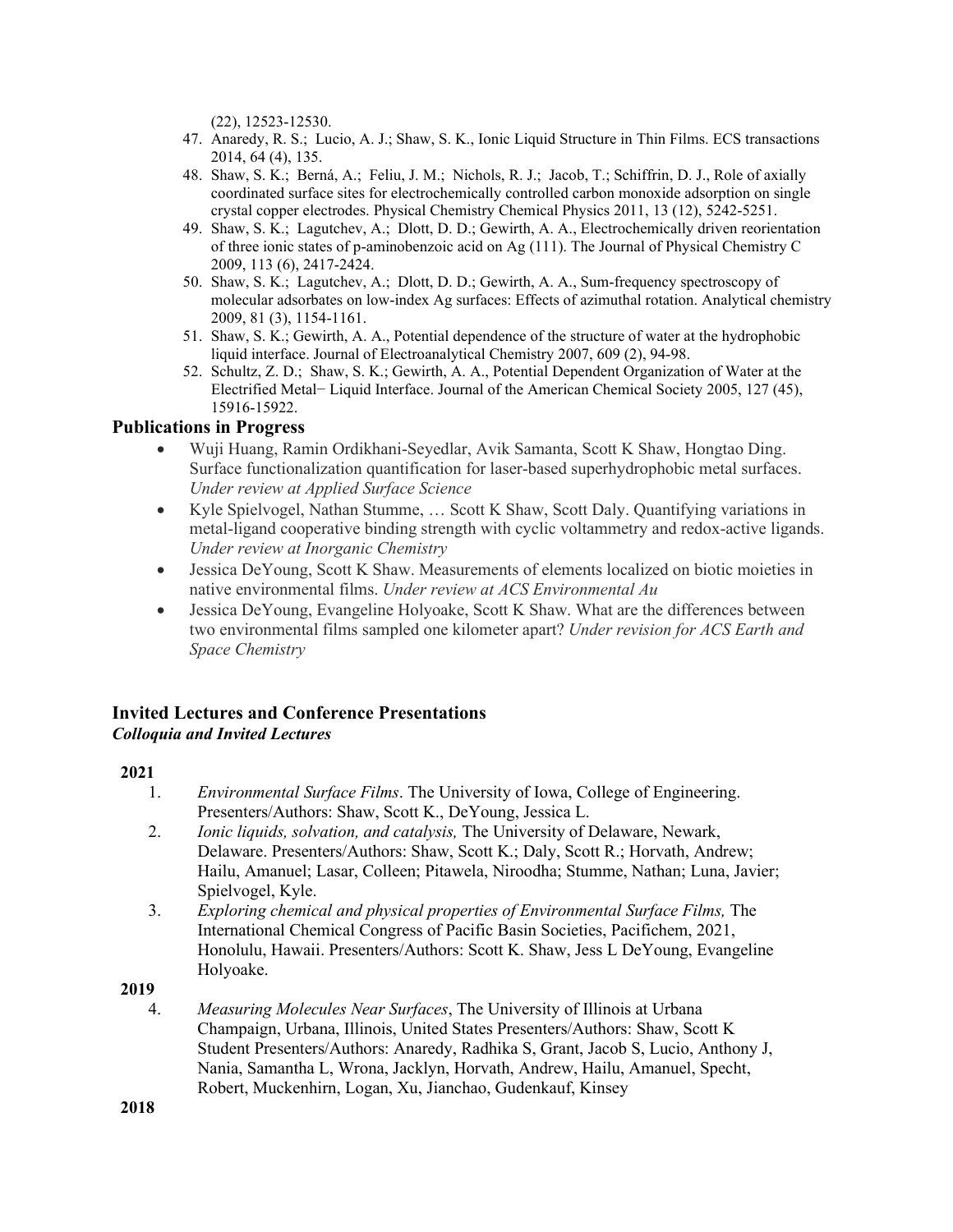- 5. *Measuring Molecules Near Surfaces: Better than a Needle in a Haystack*, The University of Iowa, Iowa City, Iowa, United States Presenters/Authors: Shaw, Scott K Student Presenters/Authors: Anaredy, Radhika S, Grant, Jacob S, Lucio, Anthony J, Nania, Samantha L, Wrona, Jacklyn, Horvath, Andrew, Hailu, Amanuel, Specht, Robert, Muckenhirn, Logan, Xu, Jianchao
- 6. *Measuring Molecules Near Surfaces: Better than a Needle in a Haystack*, The Ohio State University, Columbus, Ohio, United States Presenters/Authors: Shaw, Scott K Student Presenters/Authors: Anaredy, Radhika S, Grant, Jacob S, Lucio, Anthony J, Nania, Samantha L, Wrona, Jacklyn, Horvath, Andrew, Hailu, Amanuel, Specht, Robert, Muckenhirn, Logan, Xu, Jianchao

- 7. *Measuring Molecules Near Surfaces: Better than a Needle in a Haystack*, Montana State University, Bozeman, Montana, United States Presenters/Authors: Shaw, Scott K Student Presenters/Authors: Anaredy, Radhika S, Grant, Jacob S, Lucio, Anthony J, Nania, Samantha L, Wrona, Jacklyn, Horvath, Andrew
- 8. *Analytical Surface Science in Fluid Films*, University of Utah, Salt Lake City, Utah, United States Presenters/Authors: Shaw, Scott K Student Presenters/Authors: Anaredy, Radhika S, Grant, Jacob S, Lucio, Anthony J, Nania, Samantha L
- 9. *Energy on Earth*, Kiwanis Club of Grinnell, Grinnell, Iowa Presenters/Authors: Shaw, Scott K
- 10. Celebration of Learning, *The Quest to Covalently Attach Carbohydrates to Gold Surfaces Using Click Chemistry*, Augustana University, Rock Island, Illinois, United States Presenters/Authors: Biggin, Mary E, Melo, Valeria, Shaw, Scott K Student Presenters/Authors: Woodard, Meagan M
- 11. *Chemical Surfaces and Measurement Science*, Michigan State University, East Lansing, Michigan, United States Presenters/Authors: Shaw, Scott K Student Presenters/Authors: Anaredy, Radhika S, Grant, Jacob S, Lucio, Anthony J, Nania, Samantha L
- 12. *Measuring Molecules Near Surfaces*, Texas Tech University, Lubbock, Texas, United States Presenters/Authors: Shaw, Scott K Student Presenters/Authors: Anaredy, Radhika S, Grant, Jacob S, Lucio, Anthony J, Nania, Samantha L
- 13. *Measuring Molecules Near Surfaces*, University of Houston, Houston, Texas, United States Presenters/Authors: Shaw, Scott K Student Presenters/Authors: Anaredy, Radhika S, Grant, Jacob S, Lucio, Anthony J, Nania, Samantha L
- 14. *Chemical Surfaces and Measurement Science*, Iowa State University, Ames, Iowa, United States Presenters/Authors: Shaw, Scott K Student Presenters/Authors: Anaredy, Radhika S, Grant, Jacob S, Lucio, Anthony J, Nania, Samantha L

- 15. *Measuring Molecules Near Surfaces*, Baylor University, Waco, Texas, United States Presenters/Authors: Shaw, Scott K Student Presenters/Authors: Anaredy, Radhika S, Grant, Jacob S, Lucio, Anthony J, Nania, Samantha L
- 16. Monmouth College Colloquium, *Molecular Measurements of Chemical Interfaces*, Monmouth, Illinois, United States Presenters/Authors: Shaw, Scott K Student Presenters/Authors: Anaredy, Radhika S, Grant, Jacob S, Nania, Samantha L, Specht, Robert
- 17. *Measuring Molecules at Interfaces*, Western Illinois University, Macomb, Illinois Presenters/Authors: Shaw, Scott K
- 18. Creighton University Colloquium, *Chemical Behaviors of Thin Fluid Films*, Creighton University, Omaha, Iowa, United States Presenters/Authors: Shaw, Scott K Student Presenters/Authors: Nania, Samantha L, Anaredy, Radhika S, Lucio, Anthony J, Grant, Jacob S, Donovan, David F, Roach, Lucas T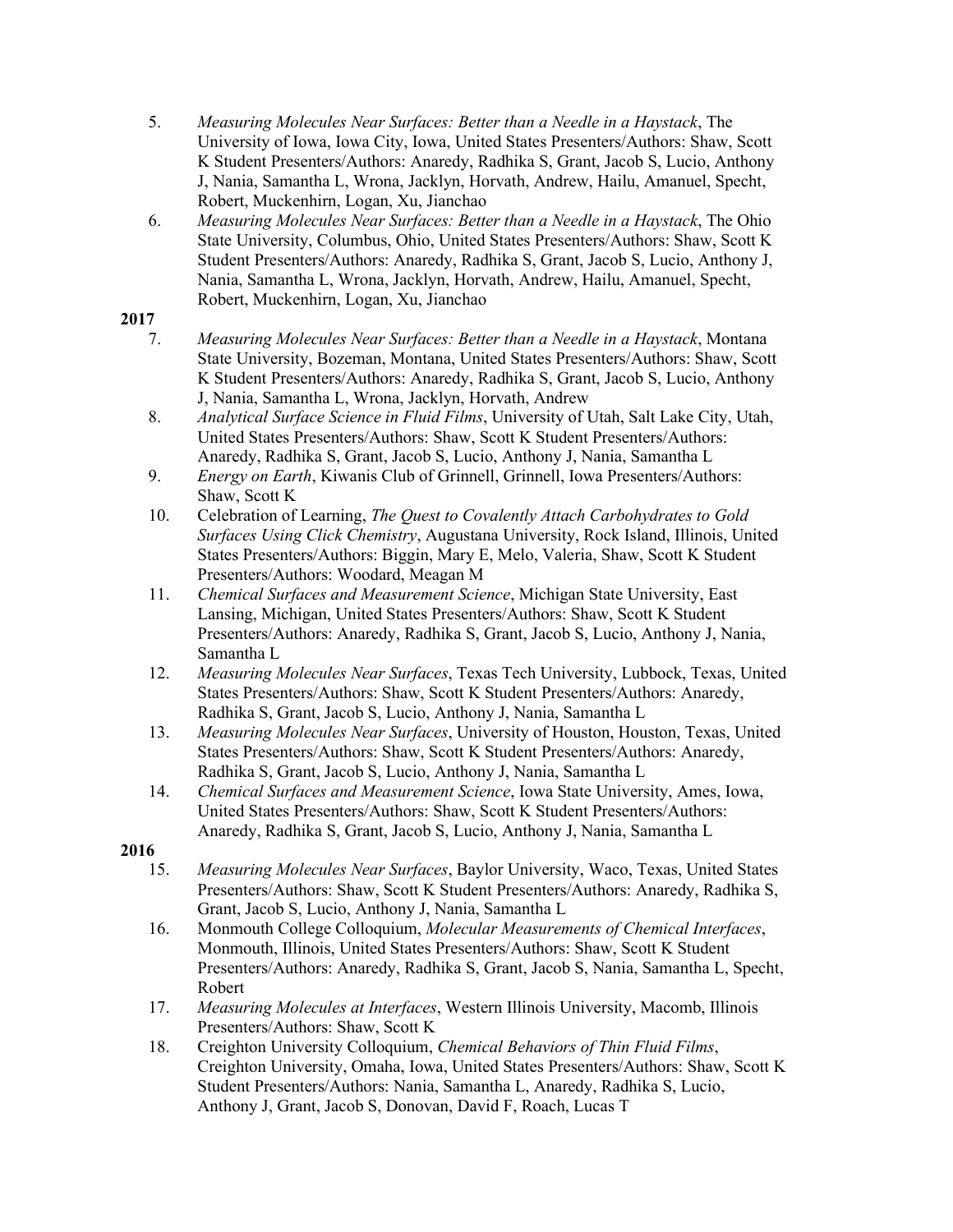- 19. Civil and Environmental Engineering, *Chemical Behaviors of Thin Surface Films*, University of Iowa, Iowa City, Iowa Presenters/Authors: Shaw, Scott K
- 20. Chemical and Biochemical Engineering Seminar, *Measuring Molecules at Interfaces: Better than a Needle in a Haystack*, University of Iowa, Iowa City, Iowa, United States Presenters/Authors: Shaw, Scott K

## **2011**

- 21. Electrochemistry Group, *Complex Fluid Structures at Solid Interfaces*, Argonne National Laboratory, Lemont, Illinois Presenters/Authors: Shaw, Scott K
- 22. Analytical Division Seminar, Dept. of Chemistry and Biochemistry, *Non-Linear Vibrational Spectroscopy of Interfacial Species*, University of Arizona, Tucson, Tucson, Arizona Presenters/Authors: Shaw, Scott K

### **2010 and prior**

- 23. Energy Sciences Research Group, *Future application of Electrochemical Reduction of CO2*, University of Arizona, Tucson, Tucson, Arizona Presenters/Authors: Shaw, Scott, Schiffrin, David J (2010)
- 24. ELCAT Meeting for Advanced Instrumental and Spectroscopic Techniques Applied to Electrocatalysis, *Vibrational Spectroscopy at Interfaces: Applications of Non-Linear Optics*, Bangor University, Bangor, Gwynedd, United Kingdom Presenters/Authors: Shaw, Scott K (2009)
- 25. Van Marum Colloquia in Catalysis and Surface Chemistry, *Interrogations of Interfaces and the Electric Double Layer*, Leiden University, Leiden, Netherlands Presenters/Authors: Shaw, Scott (2009)

## *Contributed Talks and Conference Presentations*

### **2021 (to date and accepted)**

- 1. *Oxidative effects on surface functionality in model environmental films*, International Chemical Congress of Pacific Basin Societies, December 16-21, 2021, oral presentation, Honolulu, HI. DeYoung, J.L., Shaw, S.K.
- 2. *Seasonality studies of collected environmental films using interfacial spectroscopy*, ACS national meeting, August 22-26, 2021 Atlanta, GA. DeYoung, J. L., Shaw, S. K.
- 3. Online monitoring of ionic liquid based natural fiber welding solvents via ATR-FTIR. ACS National Meeting, Atlanta, GA, United States, August 22-26, 2021. Horvath, Andrew W.; Haverhals, Luke M.; Shaw, Scott K.
- 4. *Dependence of particle maturation and mixing in environmental films on substrate tilt angle*, ACS national meeting April 5-30, 2021, Online presentation. DeYoung, J.L., Holyoake, E. A., Shaw, S.K.
- 5. Solvation effects on thin film properties of ionic liquids, Pittsburgh Conference on Analytical Chemistry and Applied Spectroscopy, March 8-12, 2021, Online presentation. Horvath, Andrew W. Shaw, Scott K.
- 6. *Maturation of Model Environmental Films via Deliquescence*, Pittsburgh Conference on Analytical Chemistry and Applied Spectroscopy, March 8-12, 2021, Online presentation. DeYoung, J. L, Shaw, S.K.
- 7. *A Novel Electrochemical Model for Equilibrium Constant Determination.* Pittsburgh Conference on Analytical Chemistry and Applied Spectroscopy, March 8-12, 2021. Online presentation. Stumme, N. C., Shaw, S. K.
- 8. *Metal-ligand cooperative binding properties of ruthenium coordination complexes determined by cyclic voltammetry.* National American Chemical Society Conference, August 22-26, 2021, Atlanta, GA. Online presentation. Stumme, N, Spielvogel, K, Luna, J, Loria, S, Weisburn, L. Durgaprasad, G, Ringenberg, M, Keith, J, Daly, S, Shaw, S.
- 9. *Renewable Rare Earth Metal Extraction: Biomining Municipal Trash*, ACS Midwest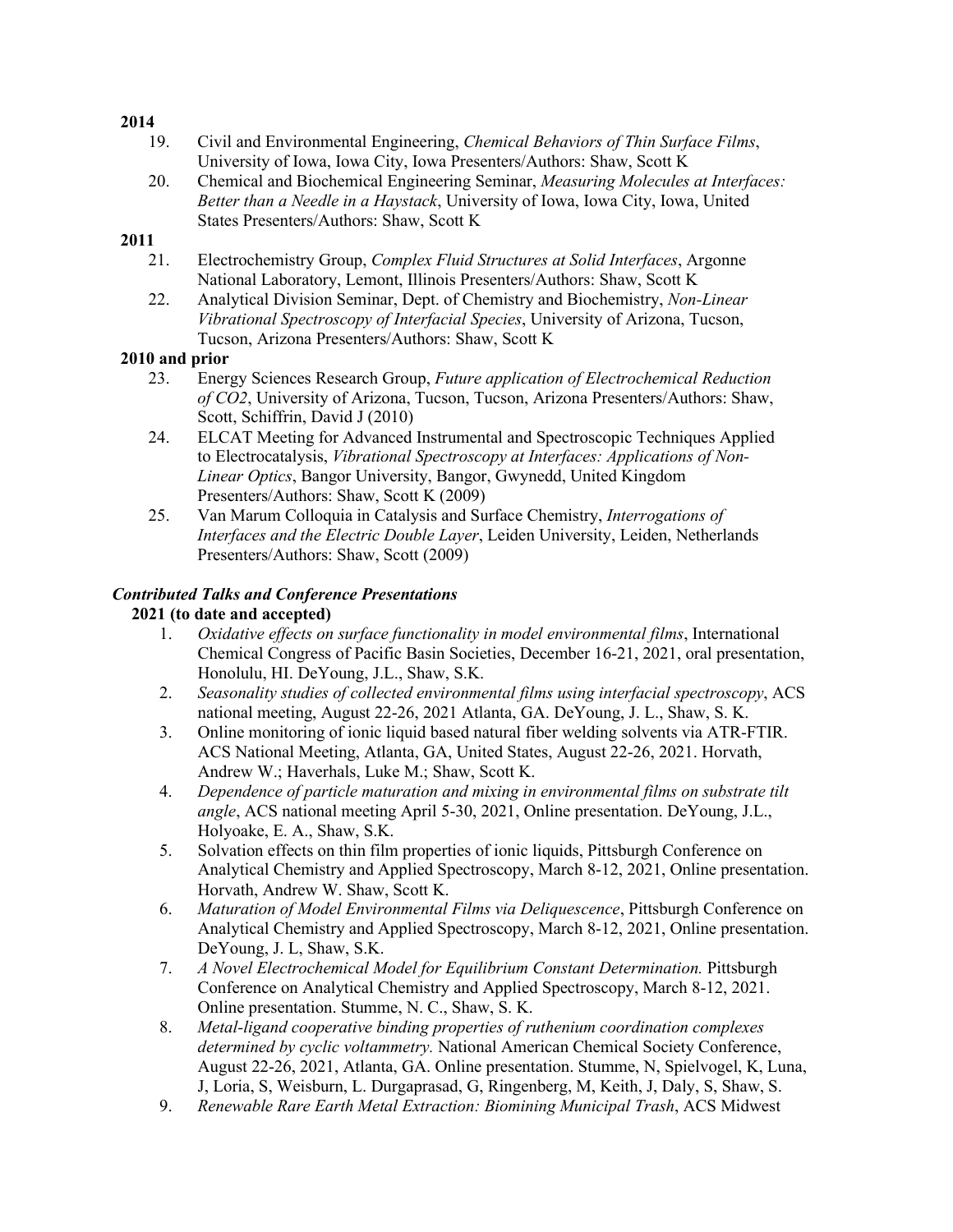Regional Meeting, Springfield, MO, October 20 - 22, 2021. Ordikhani-Seyedlar, R., Parveg, S., Ratner, A., Shaw S.K.

- 10. *Simultaneous Electrochemical and Vibrational Measurements on Bimetallic Electrocatalysts for Use in Direct Methanol Fuel Cells*, 240th ECS meeting, October 10- 14, 2021, Online presentation. Ordikhani-Seyedlar, R., Yu, J., Shaw, S.K., Huang, W.
- 11. *In depth analysis on the superhydrophobic metal surfaces fabricated by laser textured treatment and chemical modification process*, ACS national meeting, August 22-26, 2021 Atlanta, GA. Online presentation. Ordikhani-Seyedlar, R., Huang, W., Samanta, A., Shaw S.K., H. Ding
- 12. *Spectro-electrochemical studies on single and bimetallic electrocatalysts as anode electrode in DMFCs*, ACS national meeting, April 5-30, 2021, Online presentation Ordikhani-Seyedlar, R., Yu, J., Shaw, S.K., Huang, W.
- 13. *In-operando studies on single and bimetallic electrocatalysts as anode electrode for direct methanol fuel cells*, Mini symposium 2021 on Catalysis under Confinement, Stuttgart, Germany, May 12<sup>th</sup>, 2021, Online presentation. Ordikhani-Seyedlar, R., Yu, J., Shaw, S.K., Huang, W.

### **2020**

- 14. Calorimetric and spectroscopic investigation into the thermodynamic behavior of ionic liquid dilutions. Lasar, Colleen Barbara; Curry, Jaclyn N.; Gudenkauf, Kinsey J.; Cousineau, Michelle L.; Duffy, Darby H.; Walker, Nikki L.; Bellott, Brian J.; Shaw, Scott K. Abstracts of Papers, 260th ACS National Meeting & Exposition, San Francisco, CA.
- 15. *Identifying the Range of Biotic Morphology on Environmental Films*, Pittsburgh Conference on Analytical Chemistry and Applied Spectroscopy, March 1-5, 2020, Chicago, IL. DeYoung, J.L., Shaw, S.K.
- 16. *Building an Automated System to Study Deliquescent Properties of Model Environmental Films*, Pittsburgh Conference on Analytical Chemistry and Applied Spectroscopy, March 2020, Chicago, IL. Holyoake, E.A., DeYoung, J.L.**,** Shaw, S.K.
- 17. In situ vibrational studies of intermediates on PtZn-MCWNT electrocatalyst as anode electrode in DMFCs. By Ordikhani Seyedlar, Ramin; Shaw, Scott K.; Huang, Wenyu Abstracts of Papers, 260th ACS National Meeting & Exposition, San Francisco, CA.
- 18. Phase change behavior of solvate ionic liquid: Water dilutions revealed by differential scanning calorimetry. Duffy, Darby; Lasar, Colleen Barbara; Gudenkauf, Kinsey J.; Curry, Jaclyn N.; Bellott, Brian J.; Shaw, Scott K. Abstracts of Papers, 259th ACS National Meeting & Exposition, Philadelphia, PA.

- 19. Comparative capacitive study of room temperature imidazolium-based ionic liquids with differing cation chain lengths near a charged polycrystalline gold electrode. Pitawela, Niroodha Rathnamaali; Shaw, Scott K. Abstracts of Papers, 258th ACS National Meeting & Exposition, San Diego, CA.
- 20. Electrochemical reduction of carbon dioxide to formate and carbon monoxide on lead-tin alloys. Hailu, Amanuel; Shaw, Scott K. Abstracts of Papers, 258th ACS National Meeting & Exposition, San Diego, CA, United States
- 21. Electrochemical and electrocatalytic analysis of Ru (II) complexes with redox-active S2N2 ligands: Applications towards CO<sub>2</sub> reduction J Luna, K Spielvogel, S Loria, F Evans, L Weisburn, G Durgaprasad, ..., S. K. Shaw, S. R. Daly. 258th ACS National Meeting & Exposition, San Diego, CA.
- 22. Dilution effects on the behavior of thin ionic liquid films probed with electrochemistry and vibrational spectroscopy. A Horvath, R Anaredy, S. K. Shaw. 258th ACS National Meeting & Exposition, San Diego, CA.
- 23. Probing students' understanding of experimental design and process through laboratory practical experiences J DeYoung, L. Kelly, S 258th ACS National Meeting & Exposition,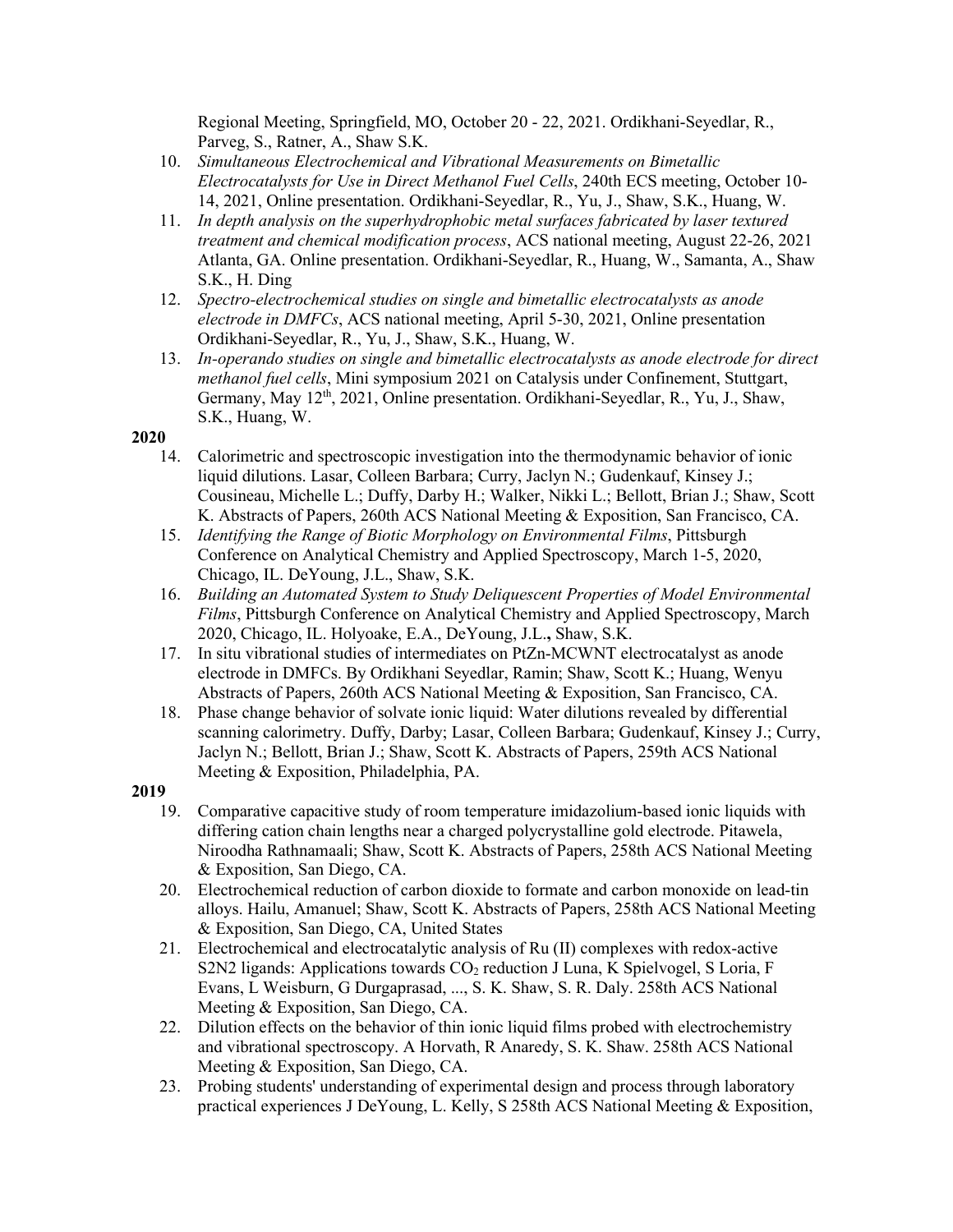San Diego, CA.

- 24. Heterogeneity in urban environmental films J. DeYoung, J. Grant, S. K. Shaw 258th ACS National Meeting & Exposition, San Diego, CA.
- 25. Electrochemical reduction of carbon dioxide to formate and carbon monoxide on lead-tin alloys. A Hailu, S. K. Shaw. 258th ACS National Meeting & Exposition, San Diego, CA.
- 26. Thermal and spectroscopic analysis of ionic liquid solvent mixtures. J. Wrona, S. K. Shaw, N. Walker, K. Gudenkauf. 258th ACS National Meeting & Exposition, San Diego, CA.
- 27. Examination of ionic liquid water dilution effects using differential scanning calorimetry. N Walker, J Wrona, B Bellott, S Shaw. American Chemical Society Meeting 257

- 28. Chemical dynamics in model urban films probed via quartz crystal microbalance and sum frequency spectroscopy. DeYoung, Jessica; Grant, Jacob S.; Shaw, Scott K. 53rd Midwest Regional Meeting of the American Chemical Society, Ames, IA, United States, October 21-23 (2018), MWRM-198
- 29. Electrochemical analysis of Ru(II) complexes with redo non-innocent S2N2 ligands and their applications in the reduction of  $CO<sub>2</sub>$ . Luna, Javier A.; Spielvogel, Kyle D.; Durgaprasad, Gummadi; Haas, Christian; Shaw, Scott K.; Daly, Scott R. 53rd Midwest Regional Meeting of the American Chemical Society, Ames, IA, United States, October 21-23 (2018), MWRM-580
- 30. Water and Proton Concentration Affects the Electrocatalytic Conversion of Carbon Dioxide in Ionic Liquids. 233<sup>rd</sup> ECS Meeting Abstracts, 1840. Seattle, WA. S.K. Shaw, A. Hailu.
- 31. Examination of ionic liquid water dilution effects using differential scanning calorimetry. Walker, Nicole L.; Wrona, Jaclyn; Shaw, Scott K. 53rd Midwest Regional Meeting of the American Chemical Society, Ames, IA, United States, October 21-23 (2018), MWRM-207
- 32. Electrochemical analysis of Ru (II) complexes with redox non-innocent S2N2 ligands and their applications in the reduction of CO2. J Luna, G Durgaprasad, K Spielvogel, C Haas, S Shaw, S Daly. American Chemical Society Meeting 255
- 33. Electrochemical double layer structure of imidazolium based ionic liquids. Pitawela, Niroodha; Horvath, Andrew; Shaw, Scott K. 53rd Midwest Regional Meeting of the American Chemical Society, Ames, IA, United States, October 21-23 (2018), MWRM-205
- 34. ECS and SMEQ Joint International Meeting, *Ionic Liquid Interfaces Probed with Spectroscopy and Electrochemistry*, The Electrochemical Society, Cancun, Mexico Presenters/Authors: Shaw, Scott K Student Presenters/Authors: Anaredy, Radhika S, Lucio, Anthony J, Wrona, Jacklyn, Horvath, Andrew, Hailu, Amanuel, Specht, Robert, Xu, Jianchao, Walker, Nicole
- 35. Ionic Liquids as a Critical Enabling Technology for Meeting Current and Future Needs in Energy, Materials, and Living Systems, *Near-Surface and Extended Structures of Ionic Liquids*, Gordon Research Conference, Newry, Maine, United States Presenters/Authors: Shaw, Scott K Student Presenters/Authors: Anaredy, Radhika S, Grant, Jacob S, Lucio, Anthony J, Wrona, Jacklyn, Horvath, Andrew, Hailu, Amanuel, Specht, Robert, Xu, Jianchao
- 36. 255th ACS National Meeting & Exposition, *Electrochemical analysis of Ru(II) complexes with redox non-innocent S2N2 ligands and their applications in the reduction of CO2*, American Chemical Society, New Orleans, Louisiana, United States Presenters/Authors: Durgaprasad, Gummadi, Shaw, Scott K, Daly, Scott R Student Presenters/Authors: Luna, Javier A, Spielvogel, Kyle D, Haas, Christian
- 37. 255th ACS National Meeting & Exposition, *Metal-ligand cooperativity with redox-active*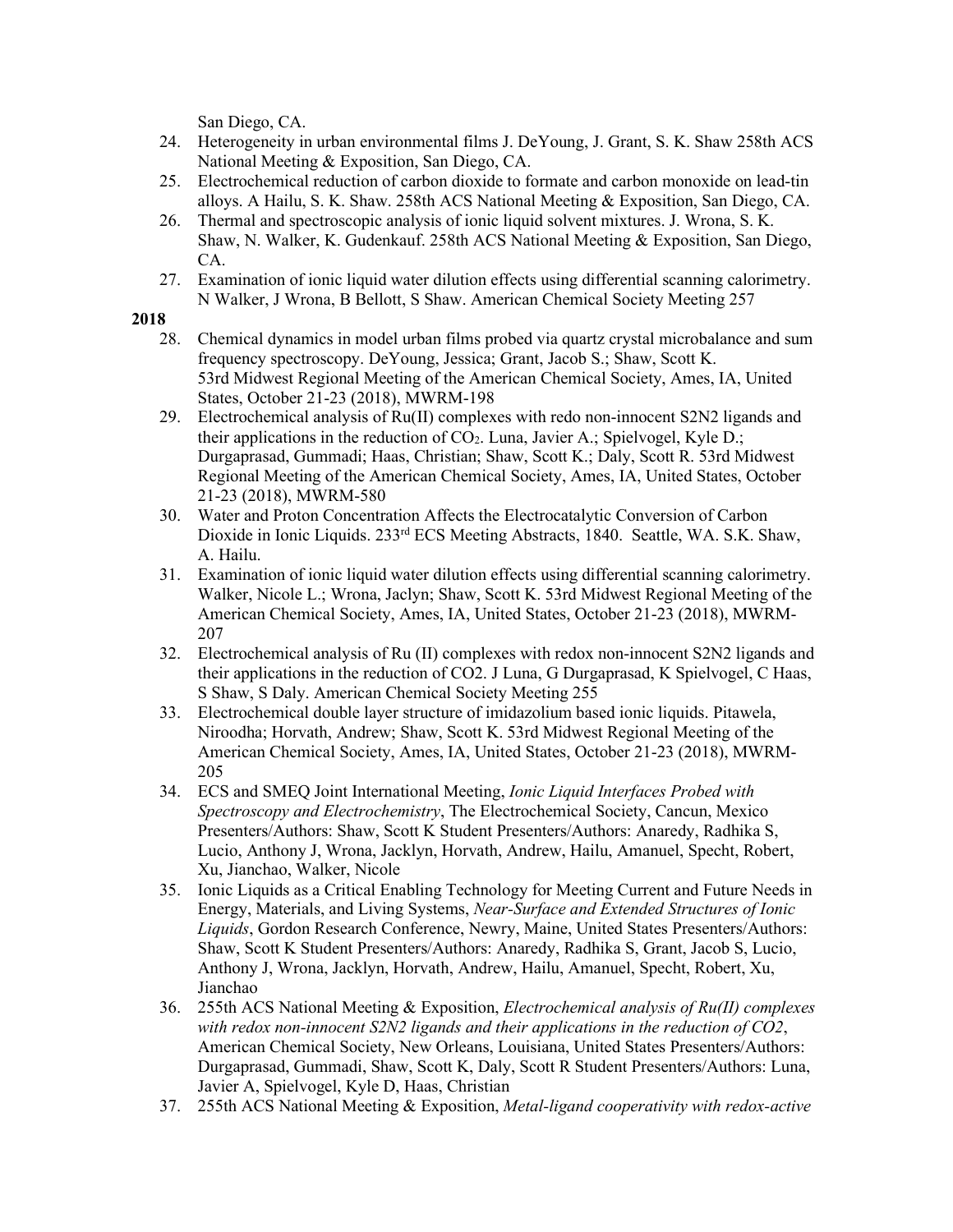*tetradentate ligands*, American Chemical Society, New Orleans, Louisiana, United States Presenters/Authors: Durgaprasad, Gummadi, Shaw, Scott K, Daly, Scott R Student Presenters/Authors: Luna, Javier A, Spielvogel, Kyle D, Haas, Christian

- 38. 255th ACS National Meeting & Exposition, *Native urban films' spatial and chemical heterogeneity reported by microscopy and SIMS analysis*, American Chemical Society, New Orleans, Louisiana, United States Presenters/Authors: Shaw, Scott K Student Presenters/Authors: Grant, Jacob S
- 39. 255th ACS National Meeting & Exposition, *Ni complexes with redox-active tetradentate ligands: Structures, electrochemistry, and reactivity studies with CO2*, American Chemical Society, New Orleans, Louisiana, United States Presenters/Authors: Shaw, Scott K, Daly, Scott R Student Presenters/Authors: Spielvogel, Kyle D, Luna, Javier A, Benson, Austin
- 40. 255th ACS National Meeting & Exposition, *Reversible, micron-scale ordering in ionic liquid films*, American Chemical Society, New Orleans, Louisiana, United States Presenters/Authors: Shaw, Scott K Student Presenters/Authors: Anaredy, Radhika S, Specht, Robert
- 41. 255th ACS National Meeting & Exposition, *Spectroscopic and calorimetric analysis of multiple ionic liquid phase transitions in bulk and thin film systems*, American Chemical Society, New Orleans, Louisiana, United States Presenters/Authors: Shaw, Scott K Student Presenters/Authors: Wrona, Jacklyn
- 42. Pittcon 2018, *Long-Range Ordering in Ionic Liquid Films and the Influence of Water*, Orlando, Florida, United States Presenters/Authors: Shaw, Scott K Student Presenters/Authors: Anaredy, Radhika S

- 43. Pittcon 2017, *Experimental Studies of the Capacitive-Potential Relationship for Ionic Liquids-Electrode Interfaces*, The Electrochemical Society, Washington D.C., United States Presenters/Authors: Zhang, Jie, Bond, Alan, Shaw, Scott K Student Presenters/Authors: Lucio, Anthony J
- 44. Pittcon 2017, *Probing Self-Organization of Molecular Ions at the Interface between Graphene and Ionic Liquids*, The Electrochemical Society, Washington D.C., United States Presenters/Authors: Shaw, Scott K, Wu, Judy
- 45. Pittcon 2017, *Spectroelectrochemical Studies of IL/Electrolyte Interfaces*, The Electrochemical Society, Washington D.C., United States Presenters/Authors: Shaw, Scott K Student Presenters/Authors: Anaredy, Radhika S, Lucio, Anthony J, Wrona, Jacklyn
- 46. ACS-MARM 2017, *Chemical measurements in confined liquid films & addressing the urban-rural gap in undergraduate research*, American Chemical Society, Hershey, Pennsylvania, United States Presenters/Authors: Shaw, Scott K
- 47. ACS-MARM 2017, *Ionic liquid ordered structures near and far from solid surfaces*, American Chemical Society, Hershey, Pennsylvania, United States Presenters/Authors: Shaw, Scott K Student Presenters/Authors: Lucio, Anthony J, Anaredy, Radhika S, Wrona, Jacklyn N, Hailu, Amanuel
- 48. Spring Undergraduate Research Festival, *Nanoscale surface modification through click chemistry and its effect on biofilm formation*, University of Iowa, Iowa City, Iowa Presenters/Authors: Biggin, Mary E, Shaw, Scott K Student Presenters/Authors: Muckenhirn, Logan W, Donnovan, David F
- 49. Pittcon 2017, *Analysis of Fluid Slip at the Fluid-Solid Interface: Wetting Velocity Dependence*, Spectroscopy Society of Pittsburgh and the Society for Analytical Chemistry of Pittsburgh, Chicago, Illinois, United States Presenters/Authors: Shaw, Scott K Student Presenters/Authors: Nania, Samantha L
- 50. Pittcon 2017, *Extended Ordering of Ionic Liquids at Solid-Liquid Interface*, Spectroscopy Society of Pittsburgh and the Society for Analytical Chemistry of Pittsburgh, Chicago,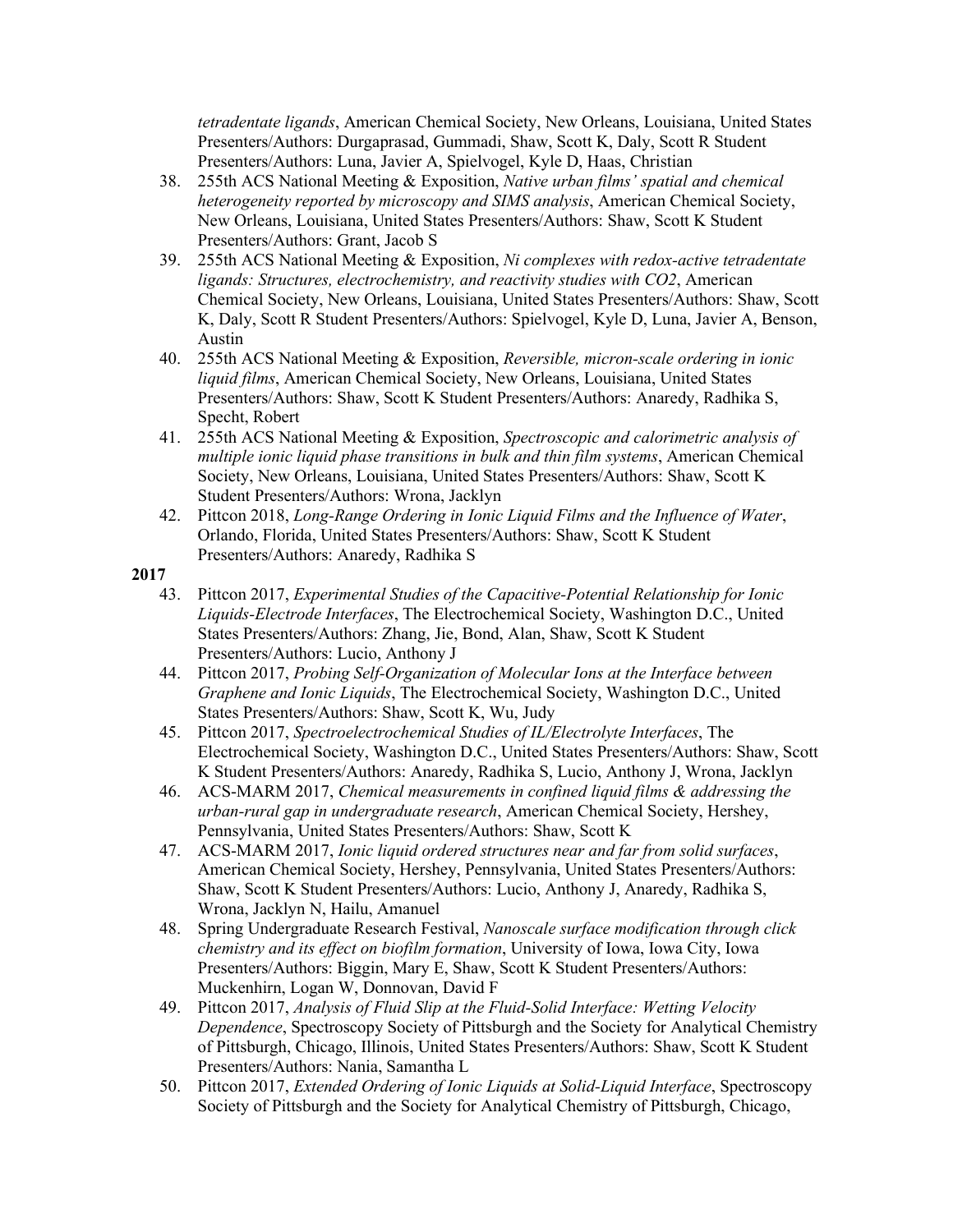Illinois, United States Presenters/Authors: Shaw, Scott K Student Presenters/Authors: Anaredy, Radhika S

- 51. Pittcon 2017, *Unique Electrochemical Double Layer Response in Ionic Liquids from Large Amplitude Fourier Transformed AC Voltammetry*, Spectroscopy Society of Pittsburgh and the Society for Analytical Chemistry of Pittsburgh, Chicago, Illinois, United States Presenters/Authors: Shaw, Scott K Student Presenters/Authors: Lucio, Anthony J
- 52. Pittcon 2017, *Urban Films as Active Environmental Interfaces*, Spectroscopy Society of Pittsburgh and the Society for Analytical Chemistry of Pittsburgh, Chicago, Illinois, United States Presenters/Authors: Shaw, Scott K Student Presenters/Authors: Grant, Jacob S
- 53. Pittcon 2017, *Examining the Morphology of Native Urban Surface Films*, Spectroscopy Society of Pittsburgh and the Society for Analytical Chemistry of Pittsburgh, Chicago, Illinois, United States Presenters/Authors: Shaw, Scott K Student Presenters/Authors: Grant, Jacob S

#### **2016**

- 54. 51st American Chemical Society's Midwest Regional Meeting, *Ionic Liquid Electrolyte Architectures*, American Chemical Society, Manhattan, Kansas Presenters/Authors: Shaw, scott K Student Presenters/Authors: Lucio, Anthony J, Anaredy, Radhika S, Specht, Robert
- 55. Midwestern University Analytical Chemistry Conference, *Building a Chemical Model of a 'Real-World' Environmental Surface*, University of Illinois, Urbana, Illinois Presenters/Authors: Shaw, Scott K Student Presenters/Authors: Grant, Jacob S
- 56. Gordon Research Conference on Ionic Liquids, *Electrowinning of materials from ionic liquids*, Gordon Research Conference, Newry, Maine Presenters/Authors: Shaw, Scott K
- 57. 2016 Cottrell Scholar Conference, *Chemical Measurements in Confined Liquid Films: Defining and Controlling the Transition from Bulk to Interface*, Research Corporation, Tucson, Arizona Presenters/Authors: Shaw, Scott K

- 58. Midwest Universities Analytical Chemistry Conference, *Quantifying Water in Ionic Liquids and Effects on Interfacial Structure*, Midwest Universities Analytical Chemistry Conference, Minneapolis, Minnesota Presenters/Authors: Shaw, Scott K Student Presenters/Authors: Lucio, Anthony J, Anaredy, Radhika S
- 59. 227th ECS Meeting, *Spectroelectrochemical Study of the Role of Pyridinium in Carbon Dioxide Reduction*, Electrochemical Society, Chicago, Illinois Presenters/Authors: Shaw, Scott K Student Presenters/Authors: Lucio, Anthony J
- 60. 249th ACS National Meeting, *Analysis of interactions at fluid-solid interface: exploring the complete slip boundary condition*, American Chemical Society, Denver, Colorado, United States Presenters/Authors: Nania, Samantha L, Shaw, Scott K
- 61. 249th ACS National Meeting & Exposition, *Model system development for urban films and environmental adsorption*, American Chemical Society, Denver, Colorado, United States Presenters/Authors: Shaw, Scott K Student Presenters/Authors: Grant, Jacob S
- 62. 249th ACS National Meeting, *Pyridinium as the Electrocatalyst in Carbon Dioxide Reduction on Polycrystalline Gold Electrodes*, American Chemical Society, Denver, Colorado, United States Presenters/Authors: Shaw, Scott K Student Presenters/Authors: Lucio, Anthony J
- 63. 249th ACS National Meeting, *Studying the molecular orientation and behavior of ionic liquid films at solid-liquid interface*, American Chemical Society, Denver, Colorado, United States Presenters/Authors: Shaw, Scott K Student Presenters/Authors: Anaredy, Radhika S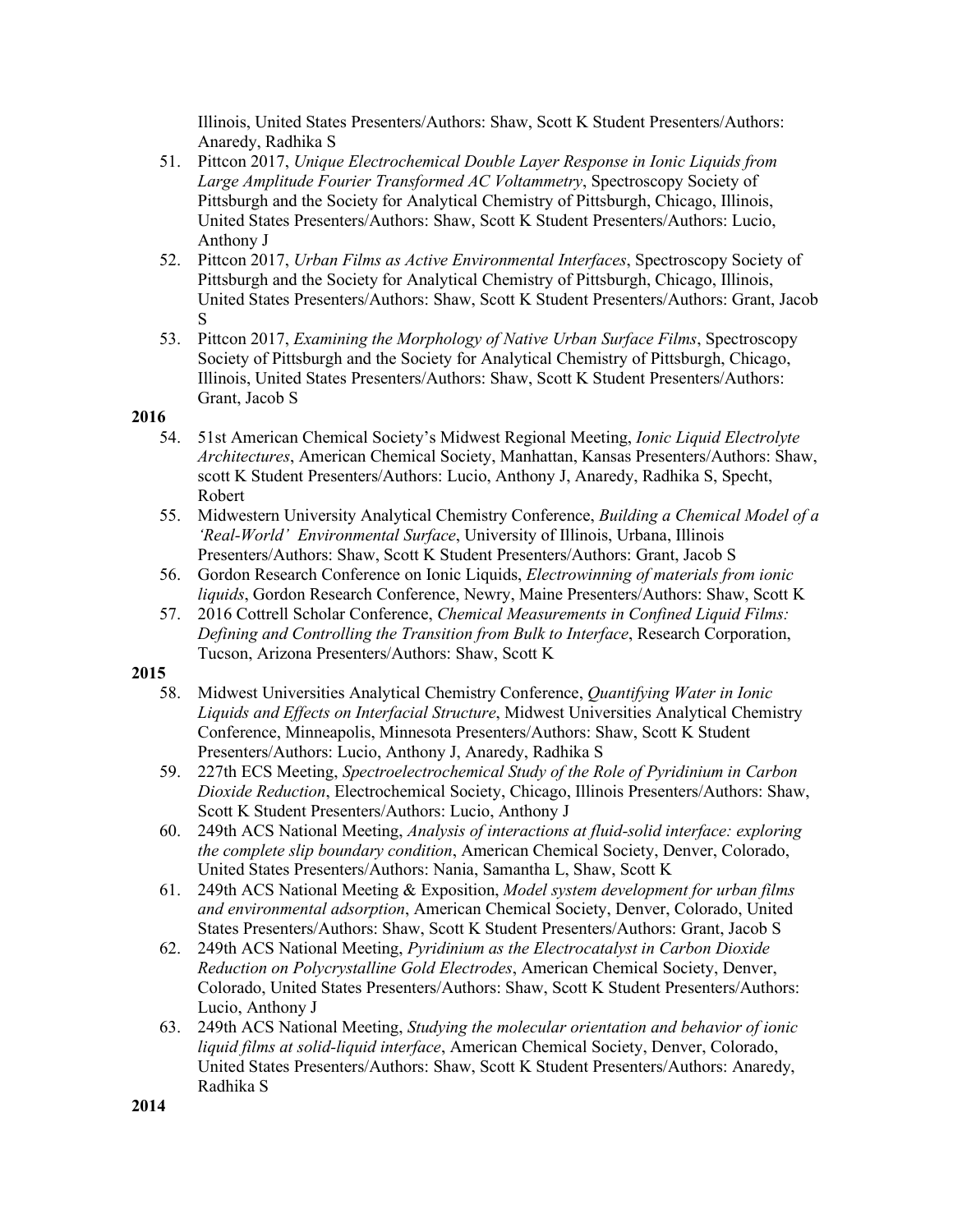- 64. Midwest Universities Analytical Chemistry Conference, *Interfacial Structure of Thin Water Films on –OH Terminated Self Assembled Monolayers*, Midwest Universities Analytical Chemistry Conference, Ames, Iowa, United States Presenters/Authors: Wang, Zhengia, Shaw, Scott K
- 65. Midwest Universities Analytical Chemistry Conference, *Structure and Behavior of Ionic Liquid Interfaces and Thin Films*, Midwest Universities Analytical Chemistry Conference, Ames, Iowa, United States Presenters/Authors: Shaw, Scott K Student Presenters/Authors: Anaredy, Radhika S
- 66. 226th Meeting of the Electrochemistry Society, *Ionic Liquid Structure in Thin Films*, Electrochemical Society, Cancun, Mexico Presenters/Authors: Shaw, Scott K Student Presenters/Authors: Lucio, Anthony J, Anaredy, Radhika S
- 67. 248th ACS National Meeting & Exposition, *Chemical analysis of fluids at the solid surface: Testing the complete slip boundary condition*, American Chemical Society, San Francisco, California, United States Presenters/Authors: Shaw, Scott K Student Presenters/Authors: Nania, Samantha L
- 68. 248th ACS National Meeting & Exposition, *Structure and behavior of ionic liquid interfaces and thin films*, American Chemical Society, San Francisco, California, United States Presenters/Authors: Shaw, Scott K Student Presenters/Authors: Lucio, Anthony J, Anaredy, Radhika S, Roach, Lucas T
- 69. 51st American Chemical Society's Midwest Regional Meeting, *Enhancing advanced analytical chemistry students' laboratory experience in a round-robin style course using pre-laboratory videos and quizzes*, 23rd Biennial Conference on Chemical Education, Allendale, Michigan, United States Presenters/Authors: Cole, Renee S, Shaw, Scott K Student Presenters/Authors: Schmidt, Jennifer A, Keuter, Ellie

- 70. 246th ACS National Meeting & Exposition, *Effect of hydrogen sulfide gas on silicone films*, American Chemical Society, Indianapolis, Indiana, United States Presenters/Authors: Shaw, Scott K Student Presenters/Authors: Anaredy, Radhika S, Wills, Emily M, Werner, Stephanie M
- 71. 246th ACS National Meeting & Exposition, *Increasing diffusion rates of CO2 in ionic liquids: Toward CO2 recycling*, American Chemical Society, Indianapolis, Indiana, United States Presenters/Authors: Shaw, Scott K Student Presenters/Authors: Lucio, Anthony J
- 72. 246th ACS National Meeting & Exposition, *Interfacial analysis of fluids at the solid surface: The complete slip boundary condition*, American Chemical Society, Indianapolis, Indiana, United States Presenters/Authors: Shaw, Scott K Student Presenters/Authors: Nania, Samantha L
- 73. ACS National Meeting & Exposition, *Relating surface disorder of self-assembled monolayers to fluid dewetting and molecular slip*, American Chemical Society, Indianapolis, Indiana, United States Presenters/Authors: Shaw, Scott K
- 74. Undergraduate ACS Chapter, Faculty Lecture Series, *Energy for our Society: an Earth Day Delight or Dilemma?*, University of Iowa, Iowa City, Iowa, United States Presenters/Authors: Shaw, Scott K
- 75. 245th ACS National Meeting, *Thin surface films of water on hydrophilic and hydrophobic substrates: Changes in film behavior and H-bonding character studied by optical spectroscopies*, American Chemical Society, New Orleans, Louisiana, United States Presenters/Authors: Shaw, Scott K, Pemberton, Jeanne E
- **2012**
	- 76. Undergraduate ACS Chapter, Faculty Lecture Series, *Colorful Surfaces: Important Concepts for Understanding Interfaces*, University of Iowa, Iowa City, Iowa, United States Presenters/Authors: Shaw, Scott K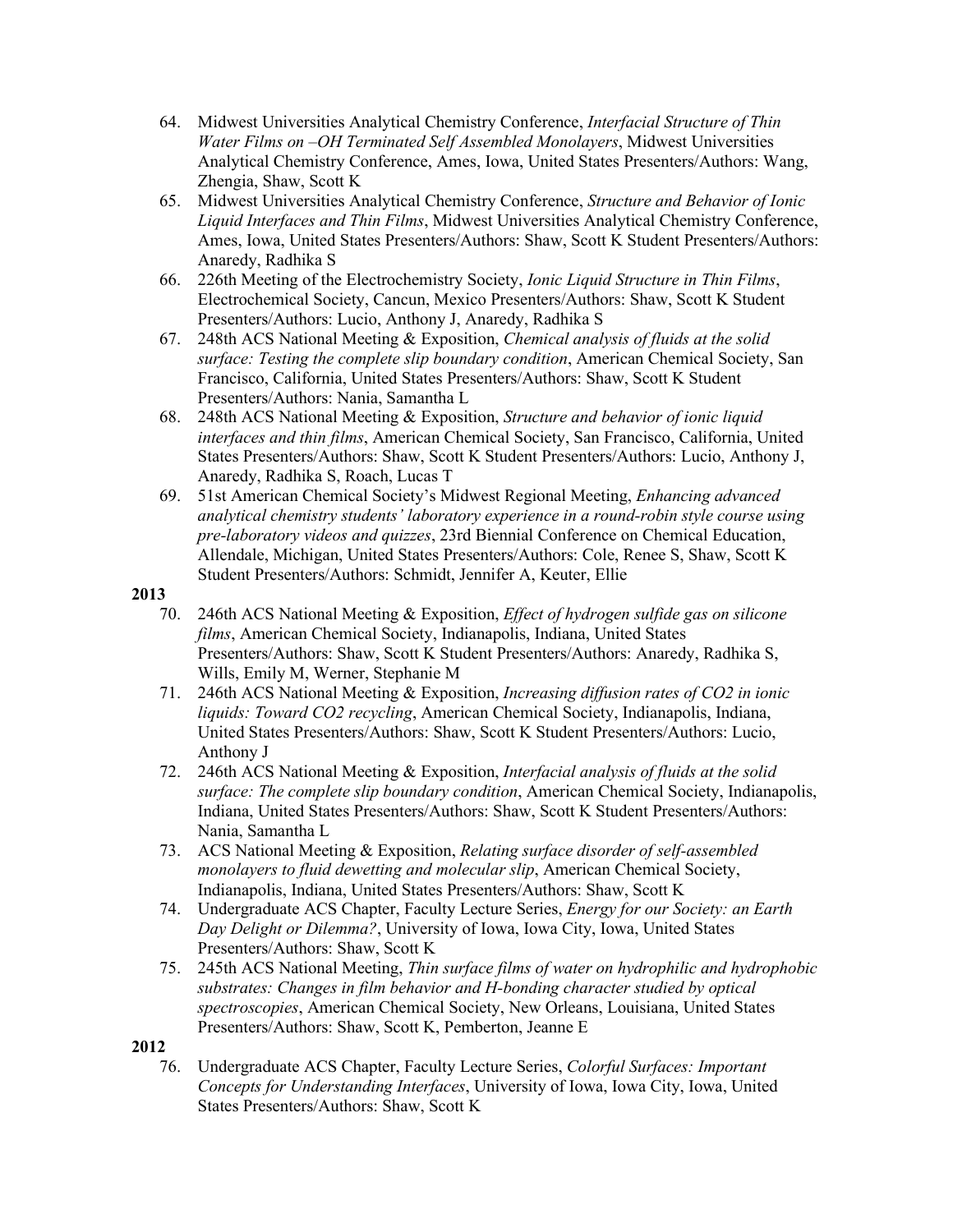- 77. Analytical Division Seminar, *Measuring Molecular Architectures at Interfaces*, Dept. of Chemistry, University of Iowa, Iowa City, Iowa, United States Presenters/Authors: Shaw, Scott K
- 78. Physical and Environmental Division Seminar, Dept. of Chemistry, *Creating Commodity Chemicals from Carbon Dioxide*, University of Iowa, Iowa City, Iowa, United States Presenters/Authors: Shaw, Scott K
- 79. 243rd ACS National Meeting, *Evidence for the molecular entanglement of alkane oligomers*, American Chemical Society, San Diego, California Presenters/Authors: Shaw, Scott K, Mudalige, Anoma, Pemberton, Jeanne E Student Presenters/Authors: Burkett, Colleen M
- 80. 243rd ACS National Meeting, *Investigating Solid-Fluid Interfaces using Forced Dewetting*, American Chemical Society, San Diego, California, United States Presenters/Authors: Pemberton, Jeanne E, Mudalidge, Anoma, Schalnat, Matthew, Shaw, Scott K
- 81. Society of Western Analytical Professors (SWAP), *Evidence for Interfacial Molecular Entanglement*, University of Arizona, Tucson, Arizona Presenters/Authors: Shaw, Scott

- 82. 242nd ACS National Meeting, *Investigating molecular entanglement of alkane oligomers on PDMS modified substrates*, American Chemical Society, Denver, Colorado Presenters/Authors: Shaw, Scott, Pemberton, Jeanne E, Burkett, Colleen M
- 83. 242nd ACS National Meeting, *Forced Dewetting of solid substrates from fluids at subcritical velocities coupled with spectroscopy as a novel solid-liquid interface characterization strategy*, American Chemical Society, Denver, Colorado Presenters/Authors: Shaw, Scott, Mudalidge, Anoma, Macech, Piotr, Pemberton, Jeanne
- 84. 241st ACS National Meeting, *Tunable Thin Film Water Structure via Changing Terminal SAM Functionality*, American Chemical Society, Anaheim, California Presenters/Authors: Shaw, Scott, Pemberton, Jeanne E

#### **2010 and prior**

- 2009 238th ACS National Meeting, *The electrochemical reduction of carbon dioxide*, American Chemical Society, Washington D.C. Presenters/Authors: Shaw, Scott, Schiffrin, David J
- 2008 63rd OSU International Symposium on Molecular Spectroscopy, *Resonant SFG Lineshapes on Single Crystal Surfaces*, Ohio State University, Columbus, Ohio Presenters/Authors: Shaw, Scott, Lagutchev, Alexi, Dlott, Dana D, Gewirth, Andrew A
- 2008 235th ACS National Meeting, *Potential dependent organization of three ionic states of paminobenzoic acid on Ag(111)*, American Chemical Society, New Orleans, Louisiana Presenters/Authors: Shaw, Scott, Gewirth, Andrew A
- 2007 233rd ACS National Meeting, *Dewetting at the aqueous-hydrophobic interface*, American Chemical Society, Chicago, Illinois Presenters/Authors: Shaw, Scott, Gewirth, Andrew A

## **SERVICE**

## **Profession**

|                  | 2021 - Present ACS-MWRM 2022 Organizing Committee, Finance Chair                   |
|------------------|------------------------------------------------------------------------------------|
| $2021$ - Present | Editorial Advisory Board, Analytical Chemistry (ACS), Member                       |
| $2020$ - Present | Book chapter reviews for ACS Books, Peer Reviewer, Publications                    |
| $2019$ - Present | Midwest Universities Analytical Chemistry Conference, Organizing Committee         |
| $2018$ - Present | Research Corporation for Scientific Advancement, Annual Cottrell Scholars Meeting, |
|                  | Organizing committee                                                               |
| $2018$ - Present | Research Corporation for Scientific Advancement, Science Communication             |
|                  |                                                                                    |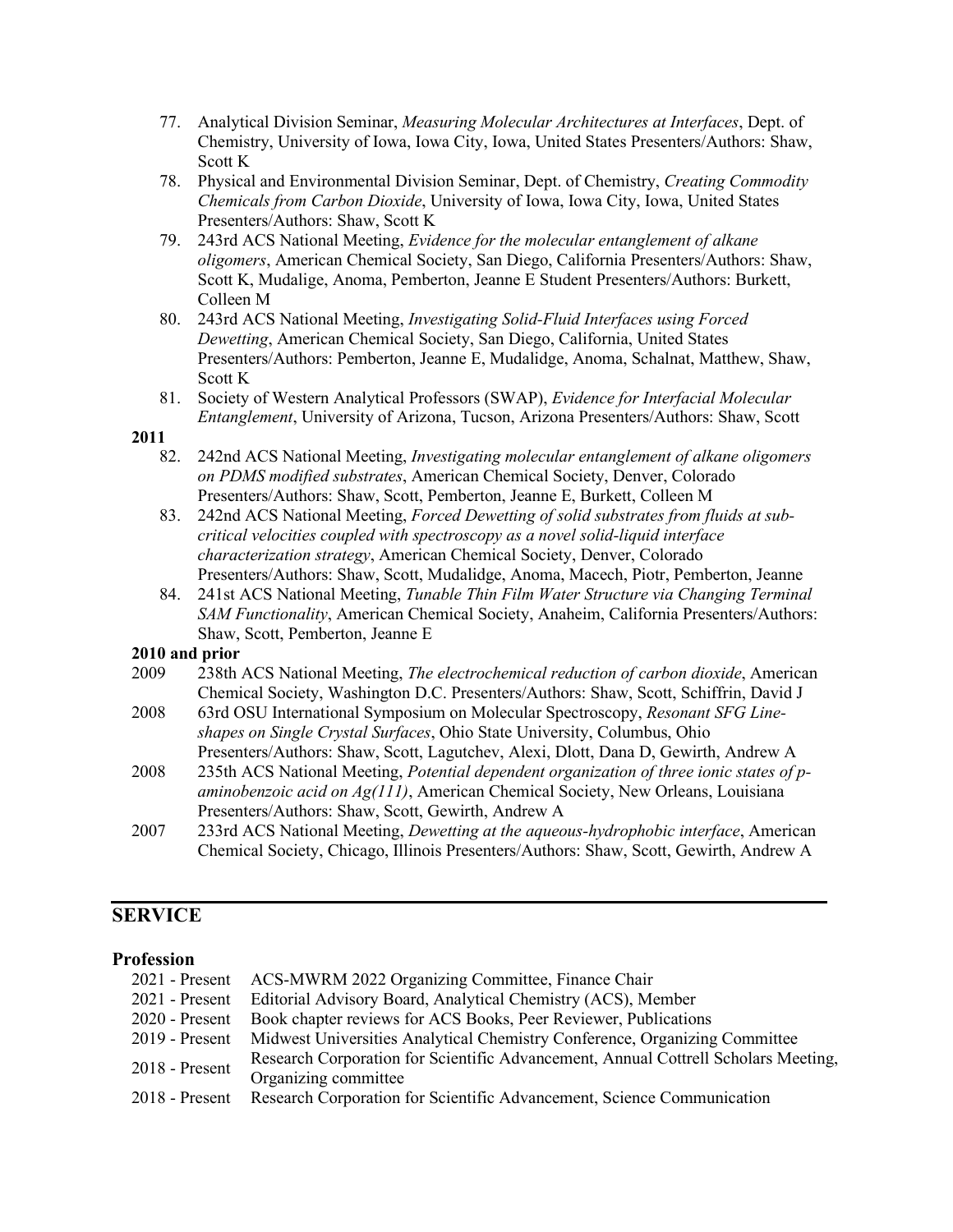|                | Workshops, Chair                                                                                                             |
|----------------|------------------------------------------------------------------------------------------------------------------------------|
| 2018 - Present | Society for Advancement of Chicanos/Hispanics & Native Americans in Science,<br><b>Presentation Abstracts Reviewer</b>       |
| 2018 - Present | Society for Advancement of Chicanos/Hispanics & Native Americans in Science,<br>Travel Award Application Reviewers, Reviewer |
| 2016 - Present | Manuscript review for American Institute of Physics, Peer Review Assignment,<br>Reviewer,                                    |
| 2015 - Present | Manuscript review for Nature Publishing Group, Peer Review Assignment, Reviewer,                                             |
| 2015 - Present | Proposal review for the American Chemical Society Petroleum Research Fund,<br>Reviewer,                                      |
| 2015 - Present | Proposal review for the Society for Advancement of Chicanos and Native Americans<br>in Science (SACNAS), Reviewer            |
| 2014 - Present | American Chemical Society, Science Coaches, Member                                                                           |
| 2014 - Present | Proposal review for Center for Global and Regional Environmental Research<br>(CGRER),                                        |
| 2014 - Present | Proposal review for Environmental Protection Agency, Reviewer,                                                               |
| 2014 - Present | Proposal review for Research Corporation for Science Advancement, Reviewer                                                   |
| 2013 - Present | Fellowship Application Review for American Chemical Society, Reviewer                                                        |
| 2013 - Present | Fellowship Application Review for Environmental Protection Agency, Reviewer                                                  |
| 2013 - Present | Fellowship Application Review for National Science Foundation, Reviewer,                                                     |
| 2013 - Present | Manuscript review for American Chemical Society, Peer Review, Adjudicative<br>Review                                         |
| 2013 - Present | Manuscript review for Elsevier, Peer Review Assignment, Reviewer, Publications                                               |
| 2013 - Present | Manuscript review for Royal Society of Chemistry, Peer Review Assignment                                                     |
| 2012 - Present | Proposal review for National Science Foundation, Reviewer, Grant Proposals                                                   |
| 2010 - Present | Supporting quests for US citizenship by graduate students and postdocs in Chemistry<br>and Chemical Engineering              |
| $2018 - 2019$  | The American Chemical Society, Postdoc to Faculty Workshop, Expert Panelist                                                  |
| 2014 - 2019    | Proposal review for Department of Defense, Reviewer, Grant Proposals                                                         |
| 2014 - 2019    | Proposal review for Iowa Energy Center, Reviewer, Grant Proposals                                                            |
| $2013 - 2018$  | Proposal review for National Institutes of Health, Reviewer, Grant Proposals                                                 |
| 2018           | American Chemical Society, Physical Chemistry Division, Organizer                                                            |
| 2017           | Electrochemical Society, Physical and Analytical Electrochemistry Division,<br>Organizer                                     |
| 2016           | Session moderator for Ionic Liquids Gordon Research Conference                                                               |
| 2013           | American Chemical Society, Division of Colloid and Surface Chemistry, Organizer                                              |
|                |                                                                                                                              |

# **University**

| $2017$ - Present | University Fulbright Awards Faculty Committee                     |
|------------------|-------------------------------------------------------------------|
| $2015$ - Present | Belin Blank Advanced Science Summer School, Volunteer             |
| $2015$ - Present | Rural Scholar Research Program, Organizer                         |
| $2014$ - Present | Sigma Phi Epsilon Fraternity Faculty Advisor                      |
| $2012$ - Present | Undergraduate ACS Chapter, Faculty Advisor                        |
| $2020 - 2021$    | Provost Office, Hawkeye First-Generation Initiative Committee     |
| $2019 - 2020$    | <b>OVPR Broader Impacts Workshop, Expert Panel</b>                |
| $2017 - 2019$    | <b>OVPR NSF-CAREER preparation workshop, Expert Panel</b>         |
| $2018 - 2020$    | Perry Research Scholars Institute, Volunteer                      |
| 2019             | Office of Student Life Search Committee, Member                   |
| $2016 - 2018$    | University of Iowa Fall Undergraduate Research Festival, Reviewer |
| 2017             | Fraternity and Sorority Life Alcohol Task Force, Faculty Panel    |
| 2017             | Science and Scholars Symposium, Expert Panel                      |